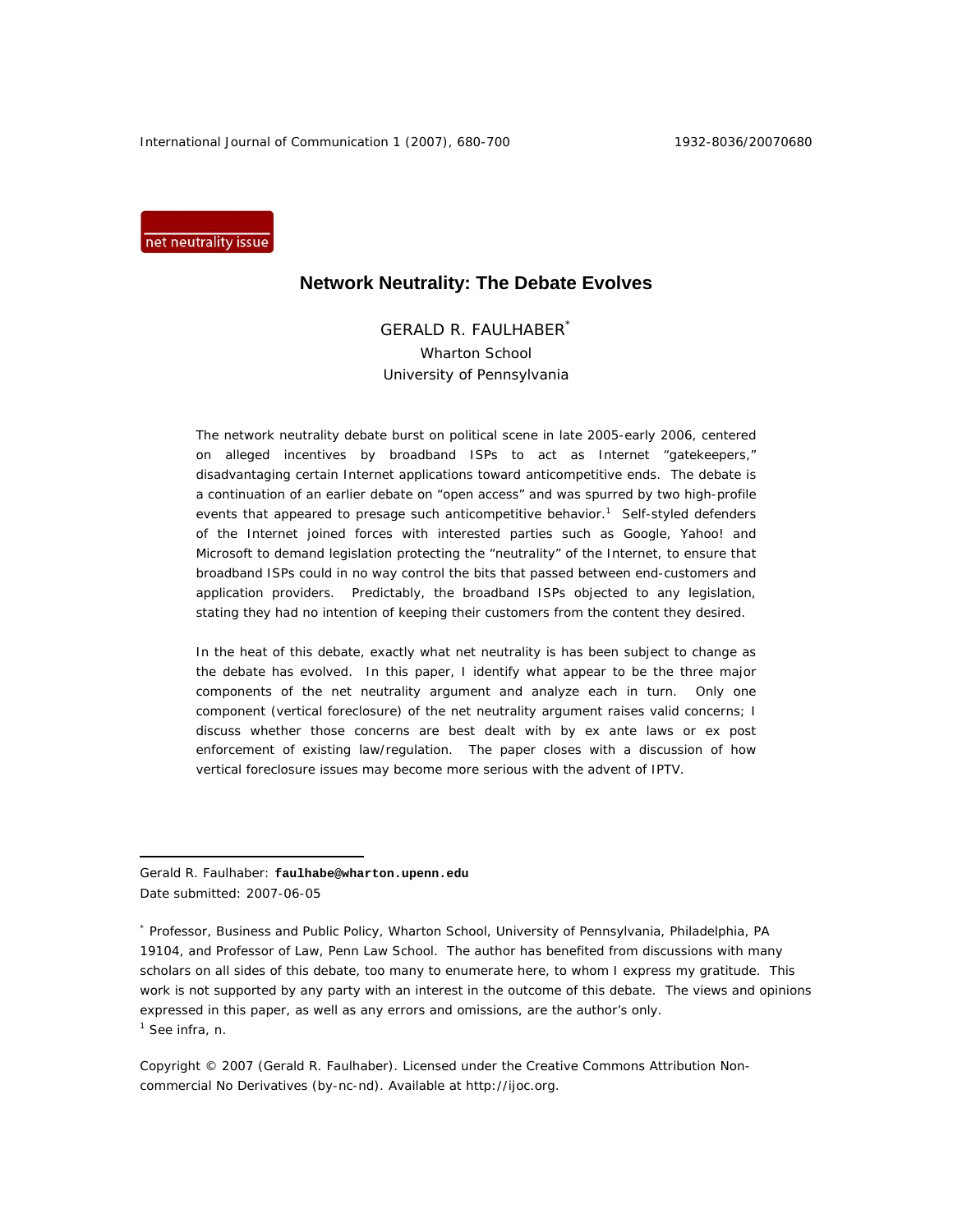#### **Introduction**

To understand the current intense debate regarding network neutrality, some historical perspective on the idea and its intellectual predecessors is relevant. Network neutrality is the latest instantiation of a policy position on the Internet called the "end-to-end" principle. Very briefly, the endto-end principle was an Internet design standard in which the Internet itself was designed as a collection of "dumb" pipes that would carry any bits across the network regardless of the application they represented; the intelligence to encode and decode those bits into the relevant applications (such as email) resided at the "ends" of the network (i.e., the users) and not inside the network (i.e., the network owners). Users could use any device and run any application they wished; as long as they conformed to the Internet protocols, their devices and applications would work, without requiring anyone's permission. This was in sharp contrast with the telephone network, in which the network owner controlled both the devices (telephone company telephones and switches) and applications (primarily voice traffic).

The lore of the Internet is that the end-to-end principle engendered the enormous wave of creativity associated with the Internet. Since anyone could innovate and immediately deploy their innovation over the Internet, barriers to entry for new firms were low and innovation flowered. Witness, say proponents, just how much innovation permeates the free and open Internet. A famous proponent<sup>2</sup> expressed it thus:

"…as scholars and network theorists have extensively documented, the innovation and explosive growth of the Internet is directly linked to its particular architectural design. It was in large part because the network respected [the] 'end-to-end' principle that the explosive growth of the Internet happened."

While the proposition may be true, we have been unable to find any empirically-based peerreviewed literature supporting this proposition. Lessig mentions several sources,<sup>3</sup> all which provide argumentation but none of which provide an evidentiary basis for this claim. In fact, some social scientists dispute this finding.<sup>4</sup> At least one of the scholars (David Clark) credited with articulating the end-to-end principle has suggested that the demands on today's Internet require a relaxation of the original principle to accommodate this new reality.<sup>5</sup> And experience suggests that other fields, such as biotechnology and wireless telephony, have seen enormous innovation over the past two decades without

<sup>&</sup>lt;sup>2</sup> Lawrence Lessig, 2006. TESTIMONY ON NETWORK NEUTRALITY before the Senate Committee on Commerce, Science and Transportation, Feb. 7, at <http://www.lessig.org/blog/archives/Lessig\_Testimony\_2.pdf>

<sup>3</sup> Lessig, *op. cit.* n. 4.

<sup>4</sup> See, for example, Christian Sandvig, (forthcoming). SHAPING INFRASTRUCTURE AND INNOVATION ON THE INTERNET: THE END-TO-END NETWORK THAT ISN'T. In D. Guston & D. Sarewitz (eds.), *Shaping Science and Technology Policy: The Next Generation of Research.* Madison: University of Wisconsin Press.

<sup>&</sup>lt;sup>5</sup> Marjory Blumenthal and David Clark, 2001. RETHINKING THE DESIGN OF THE INTERNET: THE END-TO-END ARGUMENTS VS. THE BRAVE NEW WORLD *ACM Transactions on Internet Technology* 1(1), 70-109.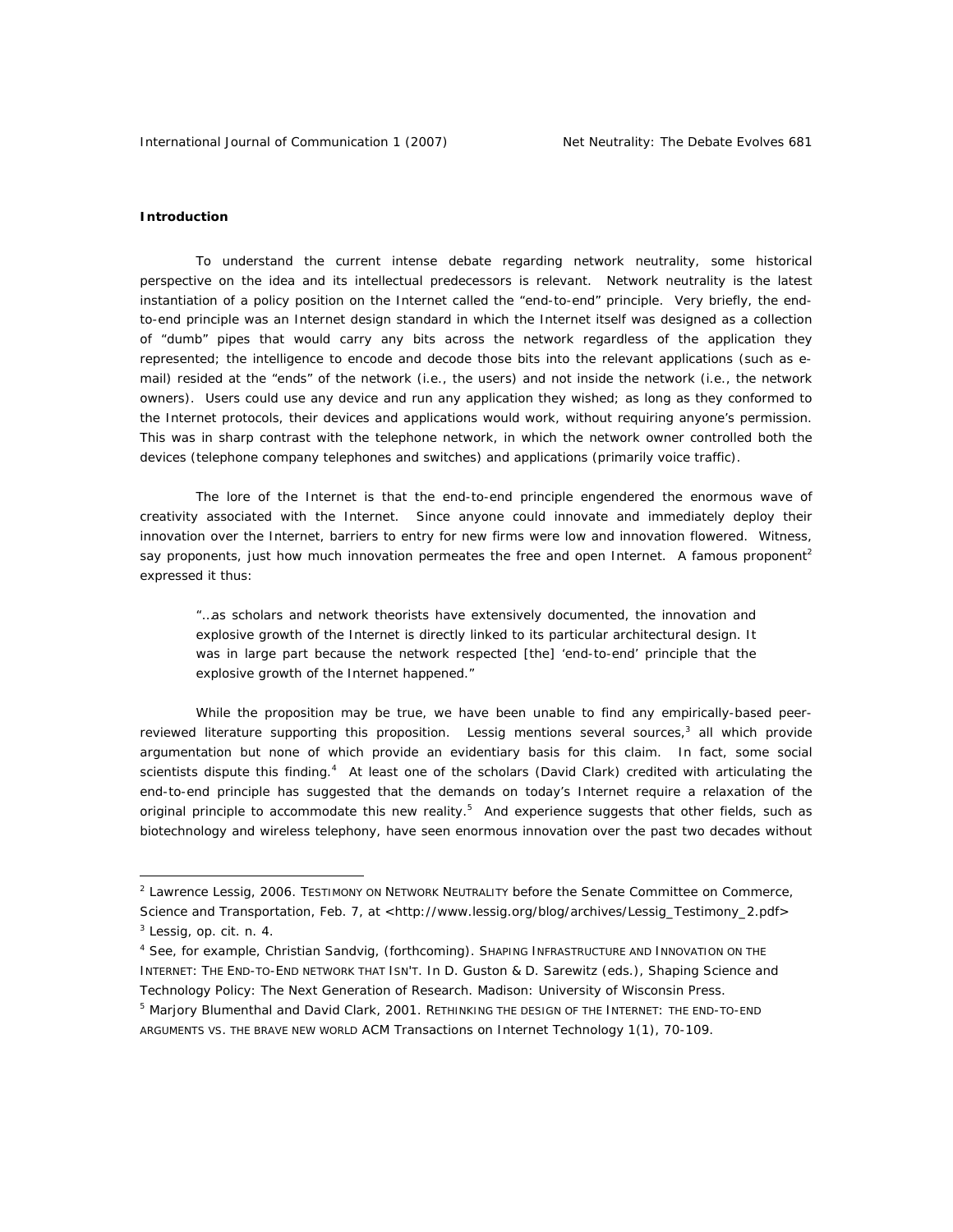the benefit of end-to-end. The argument regarding the causal link between innovation and the end-to-end principle, while plausible, remains to be carefully demonstrated.

However, the end-to-end principle has been used to justify a number of policy initiatives. In 1999-2001, a number of scholars and policy analysts advocated that the providers of the then-nascent broadband service (principally cable companies (using cable modems) and telephone companies (using DSL)) be required to provide "open access," in which any Internet Service Provider (ISP) could request that they act as an ISP for customers of the broadband providers' customers.<sup>6</sup> Such access was mandated by the FCC for ILEC providers of DSL services. Resale of the DSL portion of the local loop was required as an extension of the unbundling provision of the local loop for voice. However, cable companies were not required to provide such access; advocates of open access called for cable companies to be required to similarly accommodate independent ISPs.

In the event, the FCC did not mandate open access for cable companies, and eventually removed the requirement that telephone companies were required to make available their DSL channels to other firms.<sup>7</sup> However, in its consideration of the AOL-Time Warner merger in 2000, the Federal Trade Commission imposed a limited form of open access on Time Warner as a condition of the merger, $8$  a condition with very limited effect.

The latest incarnation of this principle is Network Neutrality, and concern that has its roots in the ability of broadband providers to be "gatekeepers" of the Internet for both customers and providers of content/applications. Cable and telephone ISPs have the ability and the incentive to disadvantage or advantage certain customers, applications or web content providers for their own gain, but at the expense of customers and Internet firms and innovators. Pernicious behavior could take the form of an ISP actually blocking some applications, or it could take the form of an ISP charging a customer or even a web content provider (such as Google or Amazon) for use of its network facilities. Proponents of network neutrality argue that ISPs have both the capability and the incentive to either block or price (or "access tier," as Lessig puts it) its services. Such restrictions, it is argued, not only limit customer and business freedom, they limit innovation, in that while existing web providers can afford such fees, new entrants with exciting new technologies cannot. Such restrictions, they argue, will stifle the innovation that characterizes the Internet, because it violates the end-to-end principle. Advocates call on the government to act: for Congress to empower and direct the FCC to regulate network neutrality.

<sup>6</sup> For an early discussion on open access and FCC rules, see John Borland, 1999. FCC TAKES A STAND OVER CABLE OPEN ACCESS, *CNET News* (July 21), at

<sup>&</sup>lt;http://news.com.com/FCC+takes+a+stand+over+cable+open+access/2100-1033\_3-228816.html>

 $<sup>7</sup>$  The requirement to unbundle a portion of the local loop so that competitive carriers could offer DSL was</sup> challenged in court by incumbents. The DC Circuit found for the complainants and remanded the case to the FCC (see http://www.fcc.gov/ogc/documents/opinions/2002/00-1012.pdf), which rescinded the rule rather than face further challenge.

<sup>&</sup>lt;sup>8</sup> See Gerald Faulhaber, 2003. Access and Network Effects in a 'New Economy' Merger: AOL-Time Warner in *The Antitrust Revolution*, 4th ed., eds. John Kwoka and Lawrence White, New York: Oxford University Press.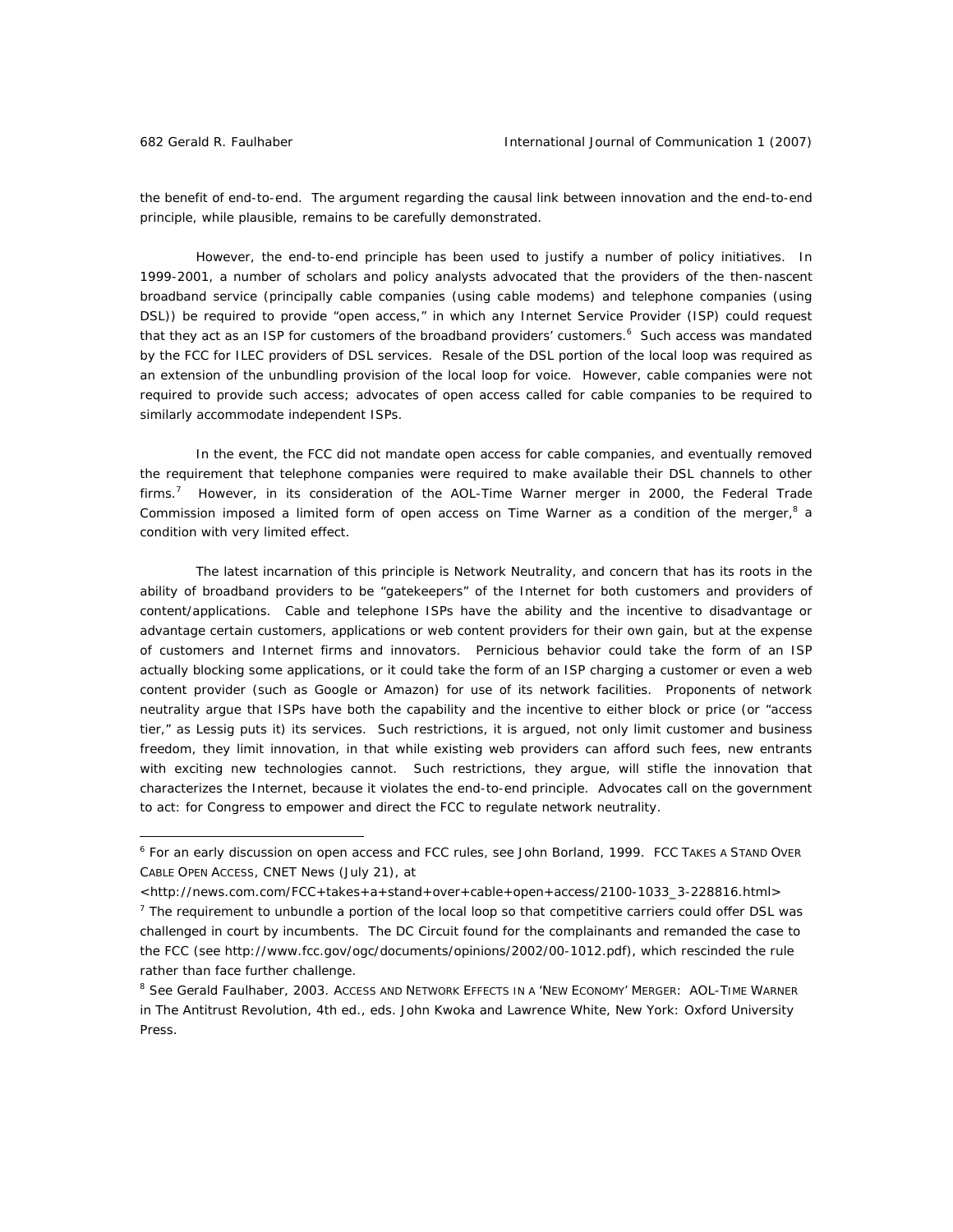The outcry was prompted by two events that were widely reported in the media. The first occurred when Madison River Telephone Company in North Carolina blocked the port for its DSL customers that Vonage, a Voice over Internet Protocol (VoIP) telephone provider, was using to provide a telephone service over the Internet that competed with Madison River's main residential telephone business. Vonage complained to the FCC, which immediately directed Madison River to stop blocking the relevant port and to pay a fine.<sup>9</sup>

The second event was an interview<sup>10</sup> with Edward Whitacre, CEO of SBC (now AT&T), the largest incumbent telephone company, in which he declared: "What [Google, Vonage, and others] would like to do is to use my pipes free. But I ain't going to let them do that." The blunt message was that AT&T would charge web content and service providers for use of AT&T's last-mile broadband facilities, in addition to the customary charge levied on customers. The reaction from customers and providers of content and services was immediate and loud: We ain't gonna let him do that! The Madison River case, which was dismissed by many as a mistake by a very unsophisticated rural phone company, was enormously amplified by the CEO of the largest telephone company in the nation. Fearing precipitate action, several parties introduced network neutrality into the developing effort in the U.S. Congress to update the Telecommunications Act of 1996. In particular, a number of parties have called for regulation by the FCC to ensure that broadband ISPs do not violate network neutrality. The concern is that the present market structure of "last mile" providers suggests market power, and the proposed solution of net neutrality proponents is legislation/regulation. In the rush to thrust net neutrality onto the policy stage, even the protagonists are divided on what net neutrality means and what legislation/regulation they support.

In this paper, I consider three components of the network neutrality debate: (i) the "bit is a bit is a bit" Internet purist position: all Internet pipes, including broadband ISP facilities, should simply transmit all bits without discrimination or management. (ii) application providers should not have to pay broadband ISPs for delivering their services to the ISP's customers. Finally, (iii) the market power of the current broadband ISP incumbents (telcos and cable) will result in anticompetitive and monopolistic actions that will damage customers, application providers, and innovators. I show that the first two components are ill-founded, and attempts to regulate/legislate based upon them are likely to have ill effects on the Internet. The third component, vertical foreclosure, does hold some dangers, which I discuss. However, there is no empirical evidence that these threats have been or will be realized in the market. This suggests that regulation at this time is ill-advised; should actual vertical foreclosure problems arise in the future, antitrust law, either privately or publicly enforced, is sufficient to respond to such threats. Before concluding, I discuss how vertical foreclosure problems may arise in the context of IPTV.

 $\overline{a}$ 

<http://www.businessweek.com/@@n34h\*IUQu7KtOwgA/magazine/content/05\_45/b3958092.htm>.

<sup>9</sup> See MADISON RIVER COMMUNICATIONS, LLC ORDER AND CONSENT DECREE, March 3, 2005,

<sup>&</sup>lt;http://www.fcc.gov/voip/>.

<sup>10 2005,</sup> INTERVIEW WITH EDWARD WHITACRE, *Business Week Online*, Nov. 7, at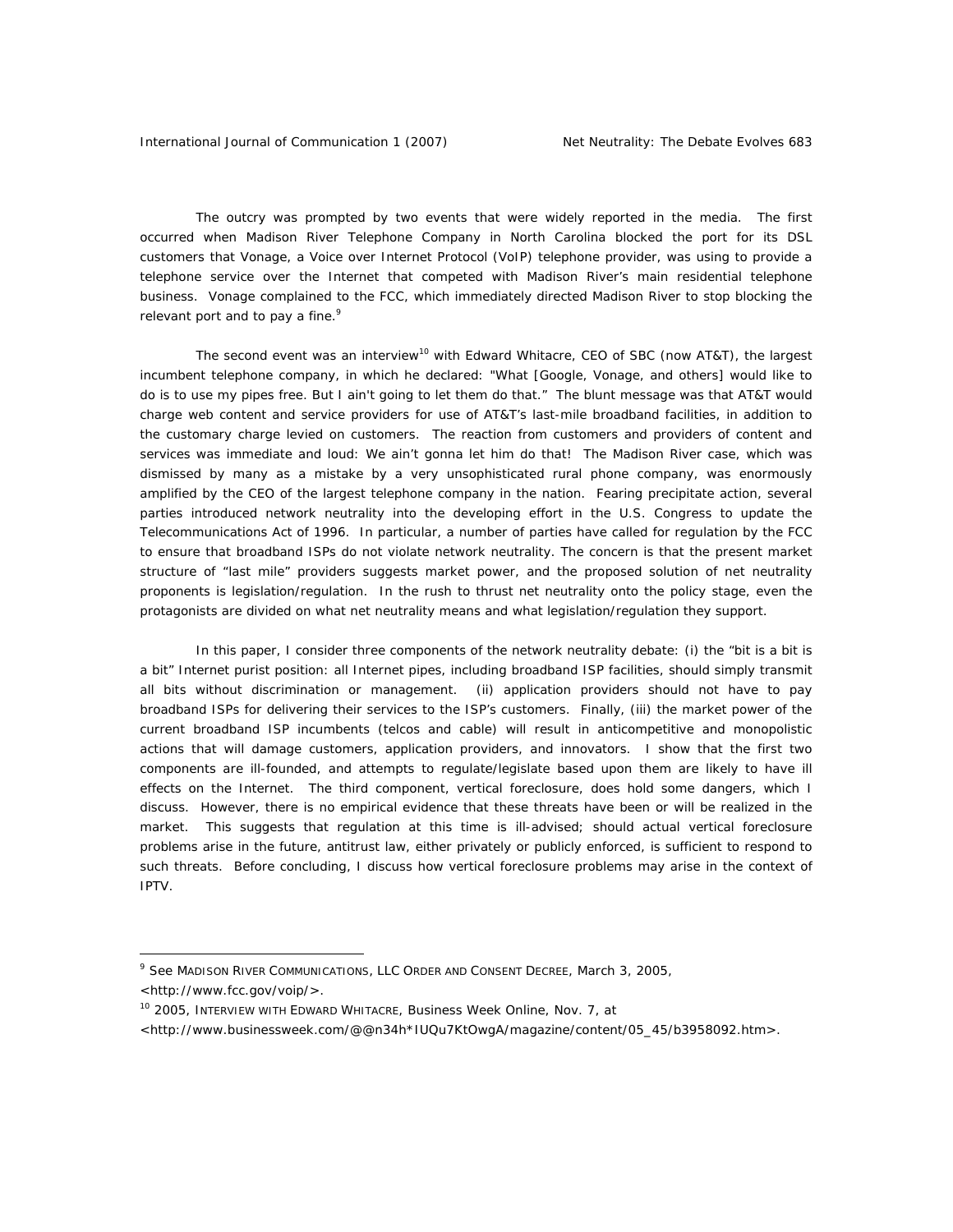## **Parsing the Issue**

The net neutrality argument can be grouped into three main components:

*A bit is a bit is a bit.* Firm believers in the end-to-end principle argue that the Internet should remain a collection of "dumb pipes," transmitting bits from user to user under a best efforts regime, treating all bits equally. Cable firms and telephone companies should simply be part of the "dumb pipes" and not in any way favor or disfavor one bit relative to any other bit.

As the Blumenthal and Clark<sup>11</sup> article makes clear, this particular vision of the Internet as pure end-to-end was probably never true in practice and if it were it would certainly be a bad idea, for at least two reasons. First, the bits that comprise a malicious e-mail or download with a worm or virus payload is certainly not the equal of the bits comprising the results of research for a student term paper or a request for medical information. In fact, we (as customers) expect our ISPs to reduce or entirely block unwanted e-mail (spam) or malicious e-mail (worms and viruses) and other malware. Indeed, ISPs make a point of advertising to potential customers how they will keep them safe by discriminating between the "good" bits and the "bad" bits.<sup>12</sup> Of course, strict adherence to a "bit is a bit is a bit" policy would preclude such discrimination, even if strongly favored by all customers. The purity of the end-to-end principle is thin gruel to customers compared to the safety and convenience of an ISP offering protection against such intrusions.

Second, all network managers must design their networks with capacity sufficient to meet most demands but expect that demands will exceed this capacity on a regular basis. During periods of congestion, a "best efforts" regime will result in delays and dropped bits. In an earlier era, Internet traffic such as e-mails and web surfing could tolerate such congestion delays and errors, and best efforts was good enough. Even then, network managers engaged in "traffic control," the practice of giving preference to certain traffic such as e-mail and telnet when other traffic such as massive ftp transfers overwhelmed network capacity. Large transfers waited while more urgent traffic received prompter service. Today, applications such as VoIP and streaming video are highly sensitive to delays and dropped bits. And the contending applications have far higher bandwidth needs, such as music downloading. Traffic control is even more important today, as the data demands of customers are very different: from the e-mailer/web surfer who is perfectly comfortable with an average data rate of 50 Kb/s to the power music or movie downloader demanding mega-Mb/s. And all ISPs engage in the practice, to the benefit of their customers.

Serious proponents of net neutrality recognize the validity of these arguments, $13$  and have no objection to "good" discrimination (blocking the "bad" bits while letting the "good" bits pass unhindered) but are concerned with "bad" discrimination, in which the ability of ISPs to discriminate can be used

<sup>11</sup> *Op. cit., supra.* 

 $12$  AOL, a major dial-up ISP, offers an entire safety and security center as part of its service to customers. See <http://daol.aol.com/safetycenter/>.

<sup>13</sup> See Lessig, *op. cit., supra.*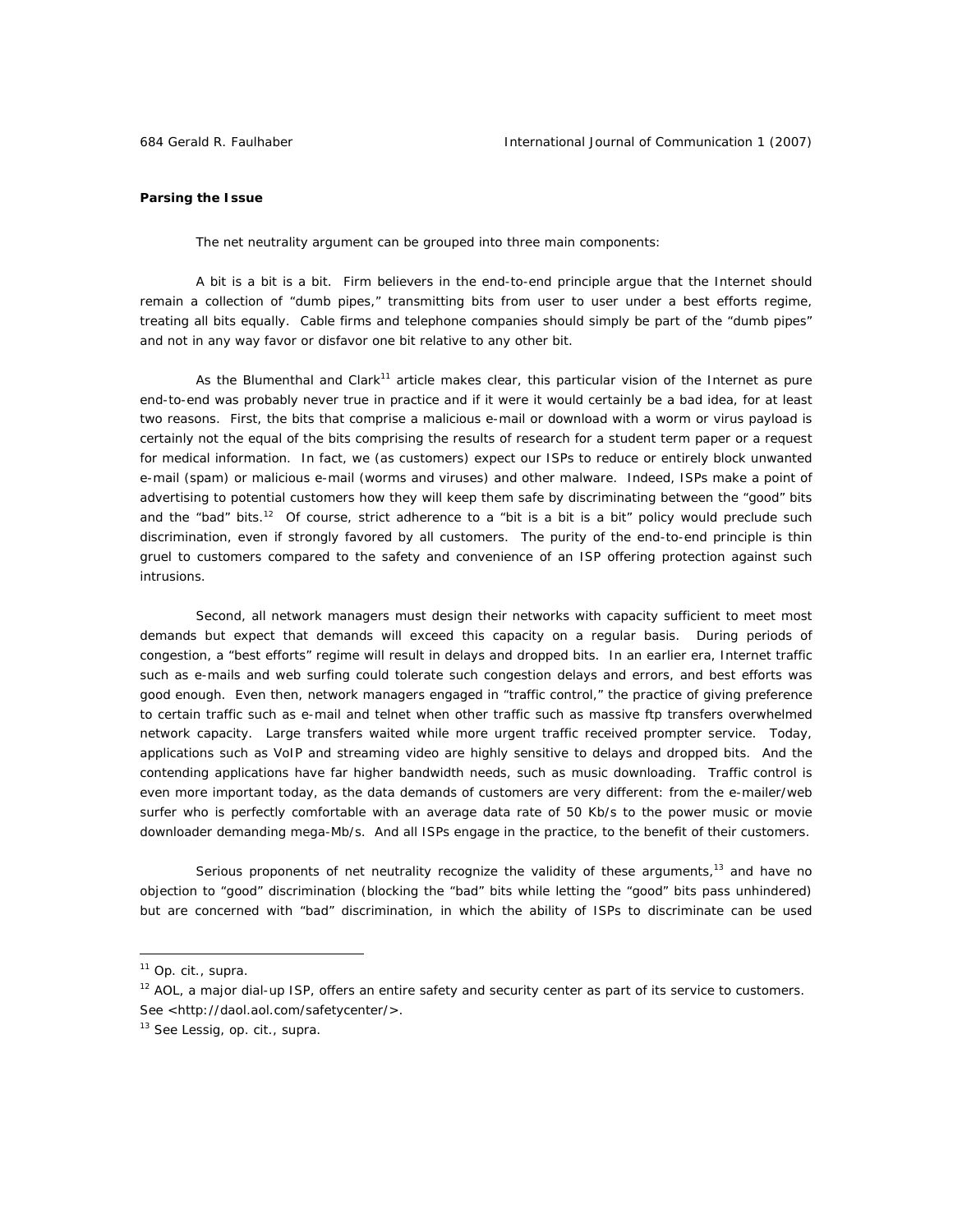anticompetitively. Indeed, Peha<sup>14</sup> states the problem quite well: "Can we limit how network operators can discriminate in a manner that prevents them from fully exploiting market power in ways that seriously harm users, and does not prevent them from using discrimination in ways that greatly benefit users?" I return to this quite important issue below. Suffice it to say that the extreme "bit is a bit is a bit" form of network neutrality has very few serious proponents.

*Pricing and Services* The issue of pricing broadband ISP services is sometimes referred to as "tiering," or "access tiering." Access tiering involves ISPs offering to application providers and website owners such services as speedier access to customers for which the application providers would pay a fee. In contrast, customer tiering involves an ISP offering customers different levels of service, such as data throughput or maximum bandwidth. Proponents of network neutrality may approve customer tiering, but generally not access tiering. One of the principal arguments against access tiering is that it would discourage innovation as new innovators would not have the resources of larger application providers and be unable to pay such fees. Another argument is that it would constitute a division of the Internet into a high-speed platform for the chosen few that could afford it and a "dirt track" for those who could not. Yet a third argument, favored by large application producers such as Google and Yahoo!, is that they already pay substantial fees to access the Internet from their home servers, and being charged by their customers' ISPs constitutes "double dipping."15

Analysis of pricing models<sup>16</sup> requires understanding that broadband ISPs are in a *two-sided market.* In a two-sided market, there are customers on both sides of the market<sup>17</sup> who wish access to the other side, and the firm plays the role of an intermediary. Dating services (such as night clubs) provide a venue for men and women to meet; auctions (such as eBay) are intermediaries between buyers and sellers; credit card networks (such as Visa and Mastercard) ensure payments from customers to merchants; and operating system vendors (such as Microsoft) that provide a platform on end-user computers for which application developers write software for use by end-users on that operating system. Two-sided markets are an active area of research for economists in the past few years; two recent papers

<sup>&</sup>lt;sup>14</sup> Jon M. Peha, The Benefits and Risks of Mandating Network Neutrality, and the Quest for a Balanced POLICY, *Proceedings of 34th Telecommunications Policy Research Conference (TPRC)*, Alexandria, VA, September 2006, at

<sup>&</sup>lt;http://web.si.umich.edu/tprc/papers/2006/574/Peha\_balanced\_net\_neutrality\_policy.pdf>.

<sup>&</sup>lt;sup>15</sup> In his Senate testimony, Vint Cerf referred to this as "double recovery." PREPARED STATEMENT OF VINTON G. CERF, Vice President and Chief Internet Evangelist, Google Inc. United States Senate Committee on the Judiciary Hearing on Reconsidering our Communications Laws, Wednesday, June 14, 2006, 7.

<sup>&</sup>lt;sup>16</sup> The use of exotic terminology such as "access tiering" masks the fact that the issue is one confronting every business: structuring a service package and setting prices; for clarity, I use the terms price and services for the remainder of this paper.

<sup>&</sup>lt;sup>17</sup> More generally, there may be more than two groups of customers involved in the market; I restrict my attention to the simplest two-sided market.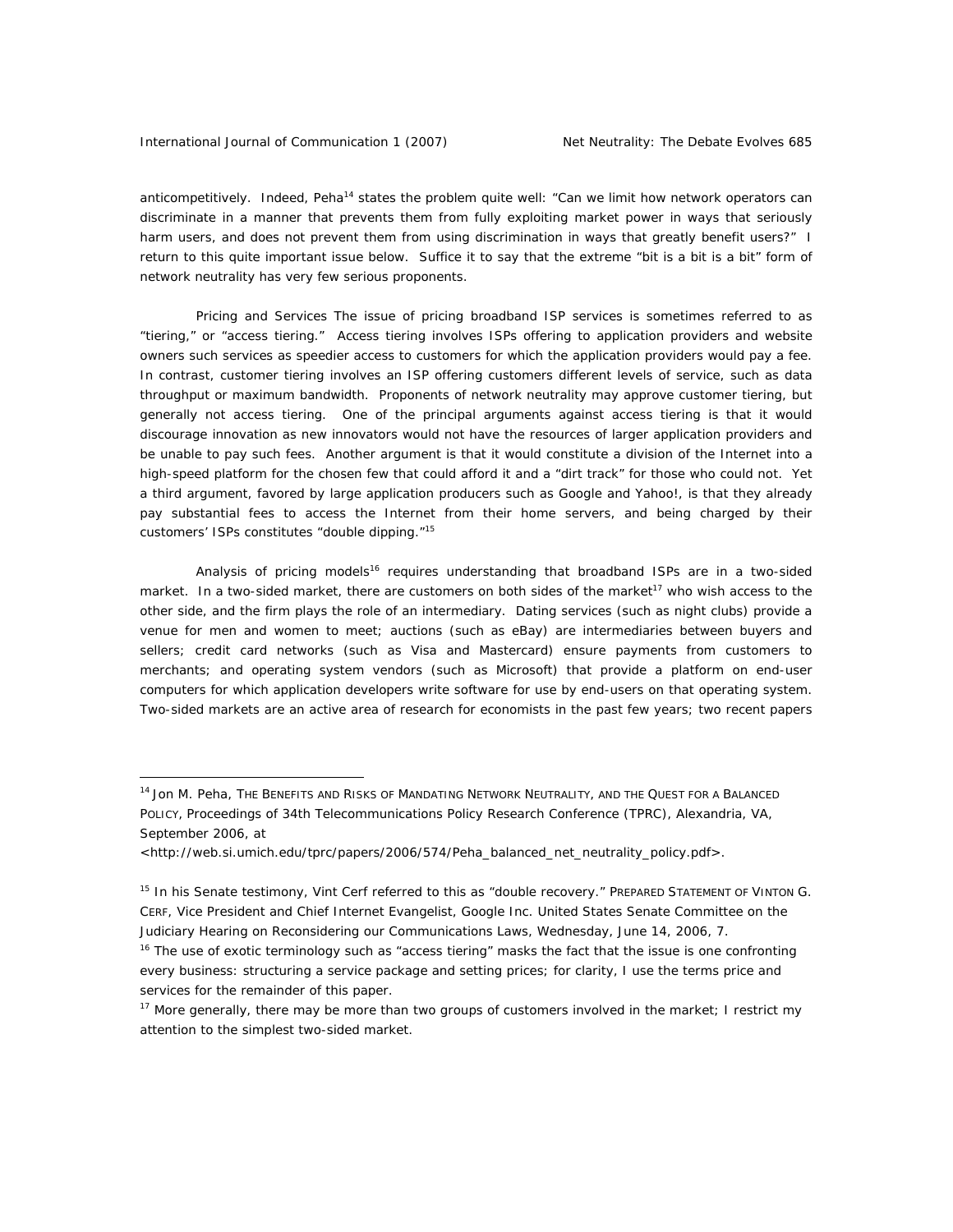describing two-sided markets are Evans,<sup>18</sup> and Rochet and Tirole.<sup>19</sup> As is clear from these papers, economic theory cannot predict the prices that will obtain in an actual market, only that the sum of the prices (appropriately normalized) will cover costs. Market conditions and relative bargaining power will eventually lead to a stable price structure, often after much experimentation by market participants.

In practice, pricing structures in two-sided markets differ quite a bit, depending upon the nature of the market. Pricing must be designed to "get everyone on board," since both types of customers must be "on board" for the firm to deliver value. Thus, prices for either side of the market need not reflect marginal costs, which is the standard in one-sided markets. For example, in an eBay auction, buyers pay nothing and sellers pay eBay a fee if they sell their wares. Nightclubs often charge men a higher fee to enter than they charge women, to ensure that there is rough parity between the number of men and women; otherwise, neither would come. In cable TV, the firm charges customers a flat monthly fee (around \$35-\$40) for basic service, more for premium channels; however, it (usually) pays programmers (such as ESPN and Animal Planet) for the privilege of using their video feed. There are multiple parties involved in a credit card transaction besides the obvious buyer and merchant; there is the merchant's bank, the buyer's card-issuing bank, and the electronic network. Each of these parties gets paid for their role in completing the transaction, at the cost of the merchant.

Broadband ISPs also serve a two-sided market, with customers on one side and application providers and website owners on the other. The current pricing model for ISPs generally and broadband ISPs in particular is simple in the extreme: customers are charged a single monthly fee for "all you can eat" access to the Internet. Application providers and website owners who send content through broadband ISPs to their customers are charged nothing. In fact, the Internet as a whole involves multiple two-sided markets. As Vint Cerf correctly points out, $20$  Google already pays handsomely for access to the Internet for its servers. But it also participates in a two-sided market at its customers' ISPs as well. Like the market for credit card transactions, there are multiple parties in an Internet transaction, from home ISP to destination ISP and including one or more backbone networks.

It seems unlikely that this pricing structure will endure. As the market evolves, I expect that pricing and services will also evolve to meet the needs of customers on both sides of the market as well as the needs of the broadband ISPs. While impossible to predict how pricing will evolve, the following scenarios are at least plausible:

<sup>18</sup> Evans, D.S. (2003), THE ANTITRUST ECONOMICS OF TWO-SIDED MARKETS, *Yale Journal of Regulation* 20(2), 325-381. This paper is particularly helpful for the economist and non-economist alike, in drawing out examples and basic results.

<sup>&</sup>lt;sup>19</sup> Rochet, Jean-Charles and Jean Tirole (2007), Two-SIDED MARKETS: A PROGRESS REPORT, forthcoming, *RAND Journal of Economics*, available at <http://idei.fr/doc/wp/2005/2sided\_markets.pdf>. <sup>20</sup> *Op. cit., infra.*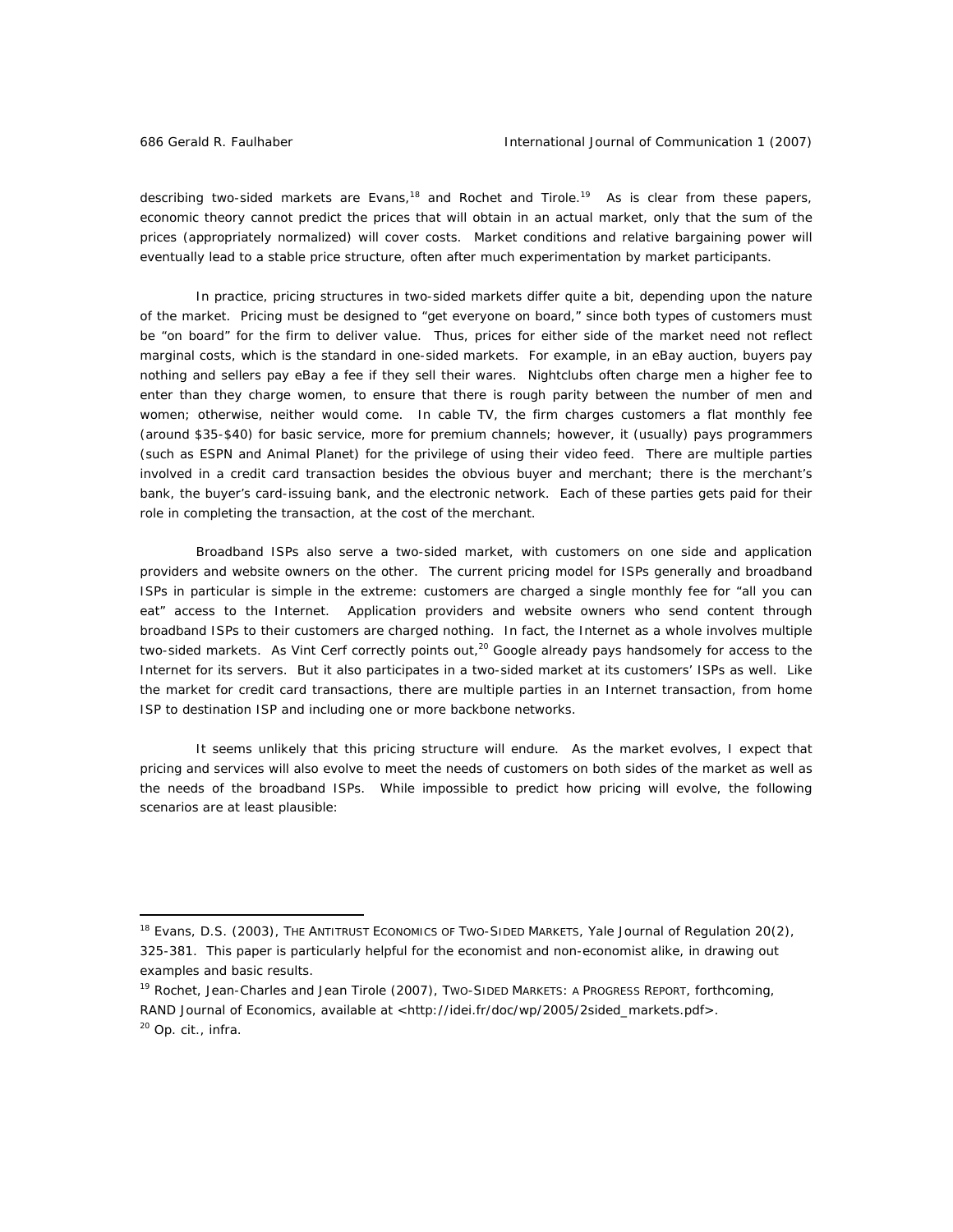## **Customer pricing**

 $\overline{a}$ 

The "all you can eat" model has proved very successful with customers over the past decade, but probably cannot be sustained as is. On the *demand* side, some customers are demanding higher burst speeds and cable and telco firms are responding with a variety of advertised data speeds. Comcast, for example, offers both a 6 Mbps and an 8 Mbps service.<sup>21</sup> Verizon has similar packages, some more deeply discounted than Comcast's offerings.<sup>22</sup> Each option is an "all you can eat" option, with higher bandwidth priced higher.

However, customers have shifted their usage patterns over the past few years. Instead of customers having similar data rates, there is much more variation among customers. Some customers continue at fairly low data rates, checking e-mail and some web surfing. Others are downloading music or movie files or are "supernodes" for peer-to-peer websites. As a result, the latter customers can generate thousands of times more data traffic than the former. During peak hours, this can significantly slow down traffic for everyone, necessitating additional capacity additions by the broadband ISP (and elsewhere in the network) to cope with these higher loads. Although some within the industry refer to such users as "bandwidth hogs," a derogatory label is mis-applied. As long as the industry charges zero for additional data flow, then additional data flow is what they should expect. It is not the users who are at fault; it is the price structure. The *supply* side of the market suggests that pricing must change so that customers that press the limits of capacity for themselves and others face the costs of their capacity demands. There are various price mechanisms to achieve this; peak load pricing and volume pricing are two obvious means. Recently, cellular phone firms have had good customer acceptance using "buckets" of minutes, in which a flat rate per month is charged for usage up to a fixed amount of minutes per month. Customers may choose which bucket to buy; if one's usage is low, 300 minutes per month should be sufficient. A business person may want to purchase 1200 minutes per month for a higher rate. This pricing model could be exported to broadband, but with the units of total bytes per month rather than minutes per month.<sup>23</sup> For example, customers using less than 500 MB/mo could be charged \$19.99, customers between 500 MB/mo and 1.5 GB/mo charged \$29.99, and so forth, with customers using over 30 GB/mo charged \$109.99. Customers are quite willing to accept such rate plans for their wireless service; its likely acceptance will be high for broadband as well. It would certainly help initial acceptance if the first bucket included, say, 75% of customers and resulted in a small rate *reduction* relative to today's "all you can eat" price.

<sup>&</sup>lt;sup>21</sup> See, for example, <http://www.comcast.com/shop/buyflow/default.ashx> for Comcast rates and service options.

<sup>&</sup>lt;sup>22</sup> See, for example, <http://www22.verizon.com/ForHomeDSL/Channels/DSL/olo\_landing\_new.asp> for Verizon DSL rates and service options.

 $23$  The economic theory of pricing a congestible resource has a very long intellectual history. Peak load pricing, in which prices vary by time of day to reflect (stable) periods of congestion, has been successfully applied in both telephone and electric power. Vickrey pricing, in which prices vary in real time according to actual resource congestion, is the theoretically perfect solution but has never been adopted in any customer market. My suggestion of "buckets" pricing is based not on theoretical grounds but rather on actual customer acceptance of such price structures in a related industry.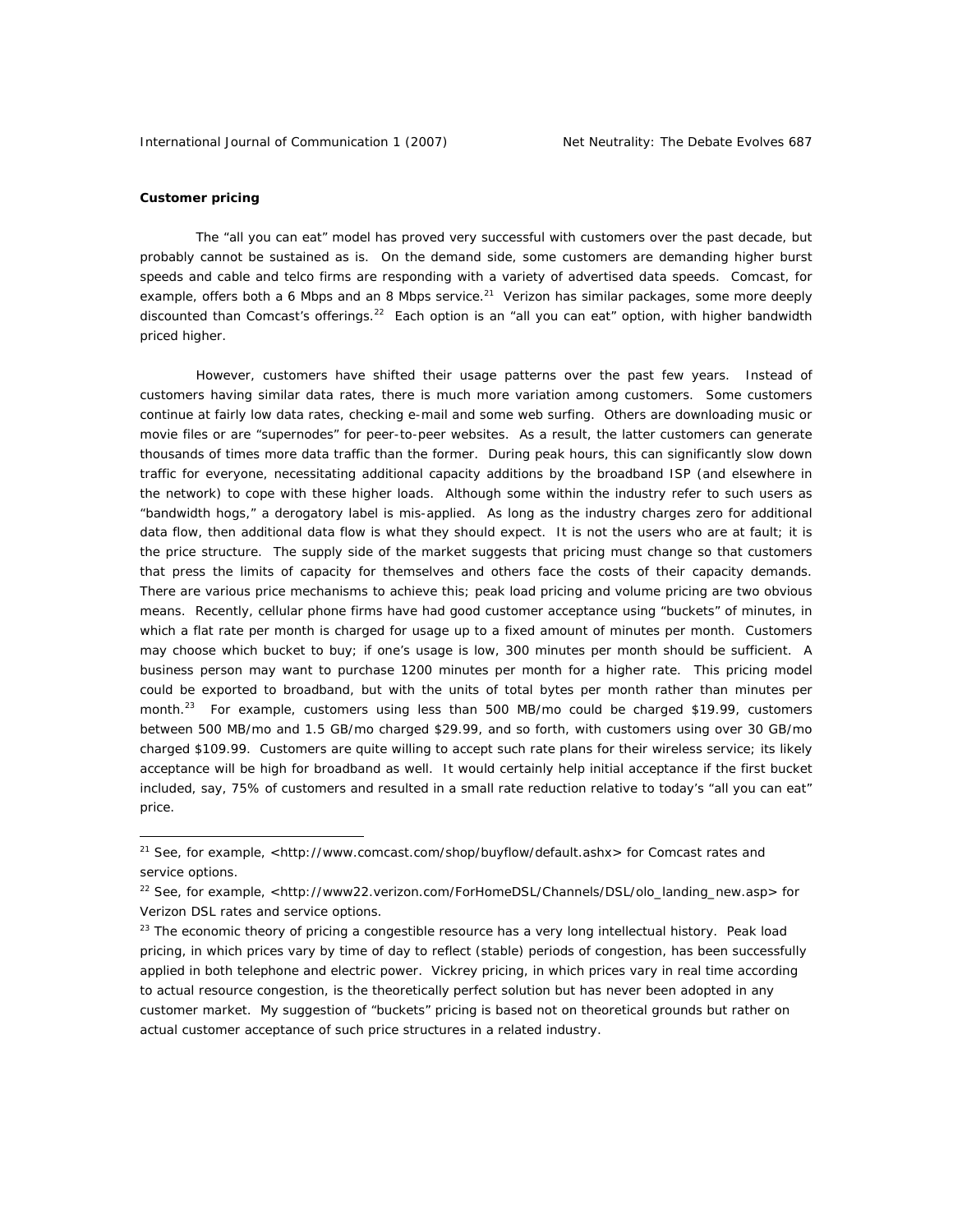Whether this price structure is adopted by the broadband ISP industry is pure speculation on my part. But it is a possible answer to a trend of concern to the industry (much higher variation among customer data flow rates) and it uses a price mechanism that has been used successfully in a closely related industry. And it also illustrates that the current price structure is not "forever"; there are options which can help solve existing capacity problems as well and it is likely we will see changes in the near future.

In discussions of the details of customer pricing, it is easy to lose sight of a fundamental principle of this market: broadband ISPs want to attract as many customers as possible (at positive margins), both for the direct revenue they produce as well as to be attractive to the other side of the market, the application providers and website owners. Actions which make their offering less attractive to customers hurts the profitability of the firm both directly (lost customer revenues) and indirectly (reduction in their attractiveness to application providers).

*Application Provider Pricing.* Formally, the pricing problem on the application provider side of the market is the mirror image of that on the customer side. However, the characteristics of providers differ markedly from that of customers, so I would expect quite different price structures to emerge. For example, some applications may fall into the "must have" category, such as Google, MSN, and Yahoo! These providers might well enter into negotiations with broadband ISPs in which they demand payment by the ISPs in order to give their customers access to them. This would follow the cable TV model, in which programmers such as ESPN demand large payments from cable companies to carry their product, which for many viewers is "must see" TV. A cable firm's offering (even in monopoly markets) is seriously deficient to customers without ESPN (and other "must see" networks). It could well be that Internet access without Google is similarly deficient, and the broadband ISPs will have to pay to carry it. While the most popular application providers may have sufficient bargaining power to command payments from ISPs, this practice is unlikely to extend to most application providers, which are likely to be carried without payments either from or to the broadband ISP.<sup>24</sup> While broadband ISPs have an incentive to carry these smaller application providers to enhance the value of their service, the providers do not have enough "clout" to command rents from the ISPs.

<sup>&</sup>lt;sup>24</sup> Those familiar with the "terminating monopoly" in telephony make take exception. In brief, a customer's local exchange carrier constitutes a monopoly over that customer's terminating traffic; in certain situations, that carrier may charge very high terminating access fees to the originating local exchange carrier (or long distance carrier). In the telephone case, regulatory rules for rate averaging preclude the carrier charging either the originating or the terminating customer to reflect this very high terminating access fee; the carriers are required to average these costs and charge all customers based on this average rather than the actual terminating access fee. It is this latter feature which ensures that local carriers that impose high terminating access fees face no pressure from customers to lower their fees. In other industries with terminating monopolies such as cable TV this problem does not arise, and there is no reason to expect it to arise in the broadband ISP market.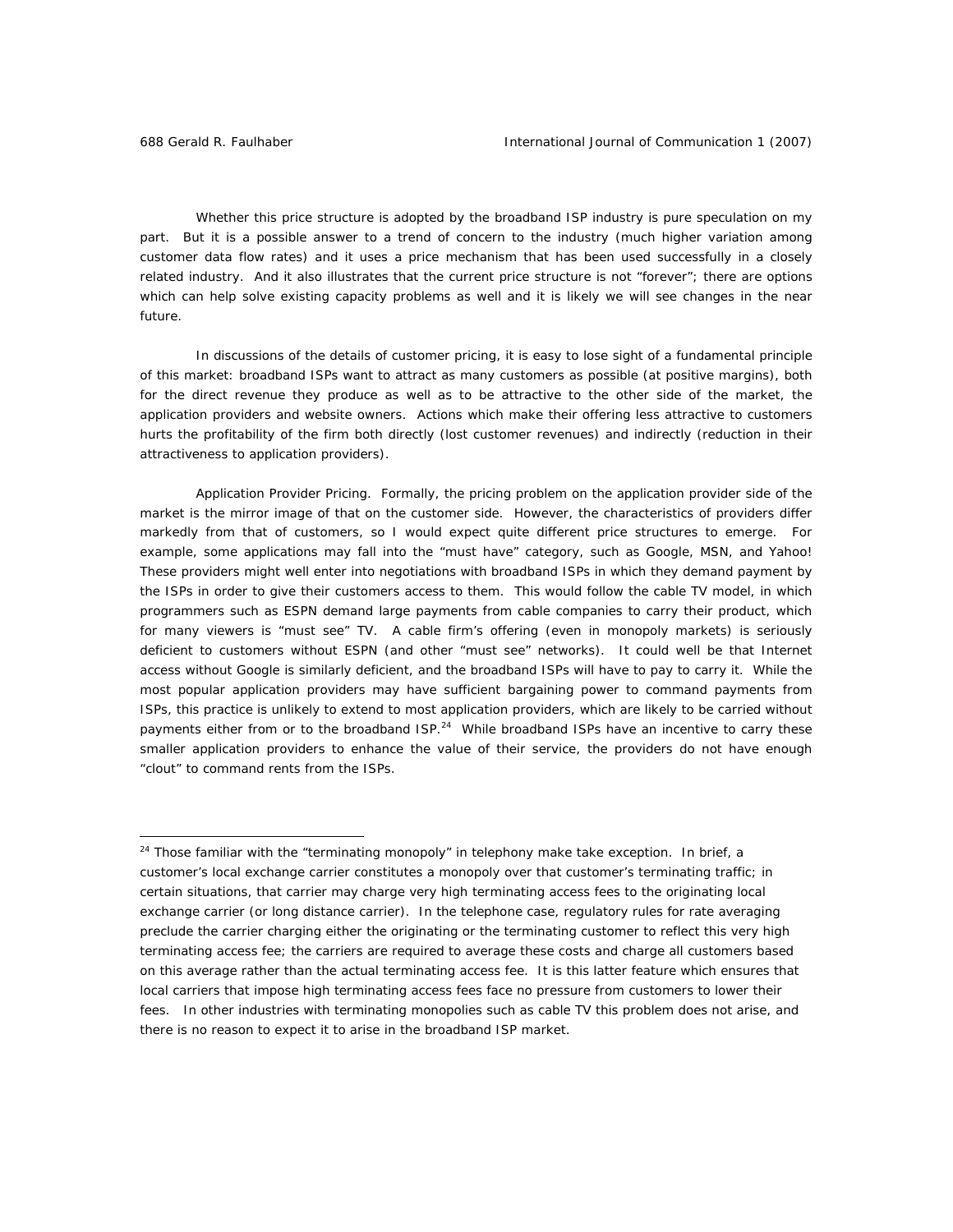#### International Journal of Communication 1 (2007) Net Neutrality: The Debate Evolves 689

 $\overline{a}$ 

It is possible that broadband ISPs may wish to charge application providers for the data flow they generate at the ISP. I see this as quite unlikely purely on the basis of transaction costs. The ISP has a billing relationship with each of its customers and can easily measure the monthly data flow.<sup>25</sup> In contrast, charging every possible website and application provider requires establishing a billing relationship and monitoring of data flow from each and every website/application provider. It is highly unlikely that a broadband ISP could keep up with every new application that appears on the web and is able to contact it and establish a billing relationship at a cost competitive with charging the customer. Charging the customer for data flow has much lower transactions costs than measuring and charging thousands of application providers for the data flow they generate.

There are at least two services which broadband ISPs could offer application providers that would enhance the providers' products to their customers. First, broadband ISPs could offer caching services, in which the opening pages of Google or Yahoo! or even Gerry's Cool Website could be stored on the broadband ISP's server so that when a customer requested the page, it would appear extremely quickly (relative to fetching the page from a distant location such as California or Philadelphia). Such services have been a familiar fixture of the Internet for at least a decade, but caching has been offered by third parties, such as Akamai. Akamai maintains server farms near large metropolitan areas and offers to cache websites of application providers close to their customers, and of course they charge for this service. Customers experience faster response times from the application provider when there website is cached. Additionally, application providers lower their transport costs to their own ISPs buy offloading content to Akamai. Any website owner can opt for Akamai's caching service, not just large users such as Google. But there is no reason that broadband ISPs cannot do this job more efficiently than a third party; after all, broadband providers are able to cache application providers' websites on servers that are the closest to their customer. The market for this service would be application providers for which that extra second of speed in appearing on their customers' screens translates into a competitive advantage. Gerry's Cool Website is an unlikely candidate for this market, but Google is a likely candidate, as are Google's competitors such as Teoma and Gigablast, large or small, new or old. Some have argued that charging for caching services favors large providers, and thus disfavors innovation by start-ups. This is highly unlikely; usage of caching services (pages stored and pages served) should scale with size, so smaller firms would naturally be charged less than larger firms.<sup>26</sup> New (small) firms with as yet unproven demand may not have their pages cached by broadband ISPs as a matter of course, but if they are able to pay the broadband ISP to cache their pages they could easily gain service and speed parity with more established competitors.

Net neutrality proponents have objected to broadband ISPs offering such services, claiming that this would establish a two-tier Internet, in which some pay to ride the freeway while other languish on the dirt road. In fact, many markets differentiate their services by quality and/or speed, offering to those who

<sup>&</sup>lt;sup>25</sup> Wireless broadband providers already measure and report monthly data flow on customers' bills, even if the customer contract calls for unlimited data.

<sup>&</sup>lt;sup>26</sup> Large application providers may be able to negotiate volume discounts for caching or other services that are not available to small providers and innovators. But this is true in virtually every industry, and is not generally considered a major barrier to entry or to innovation.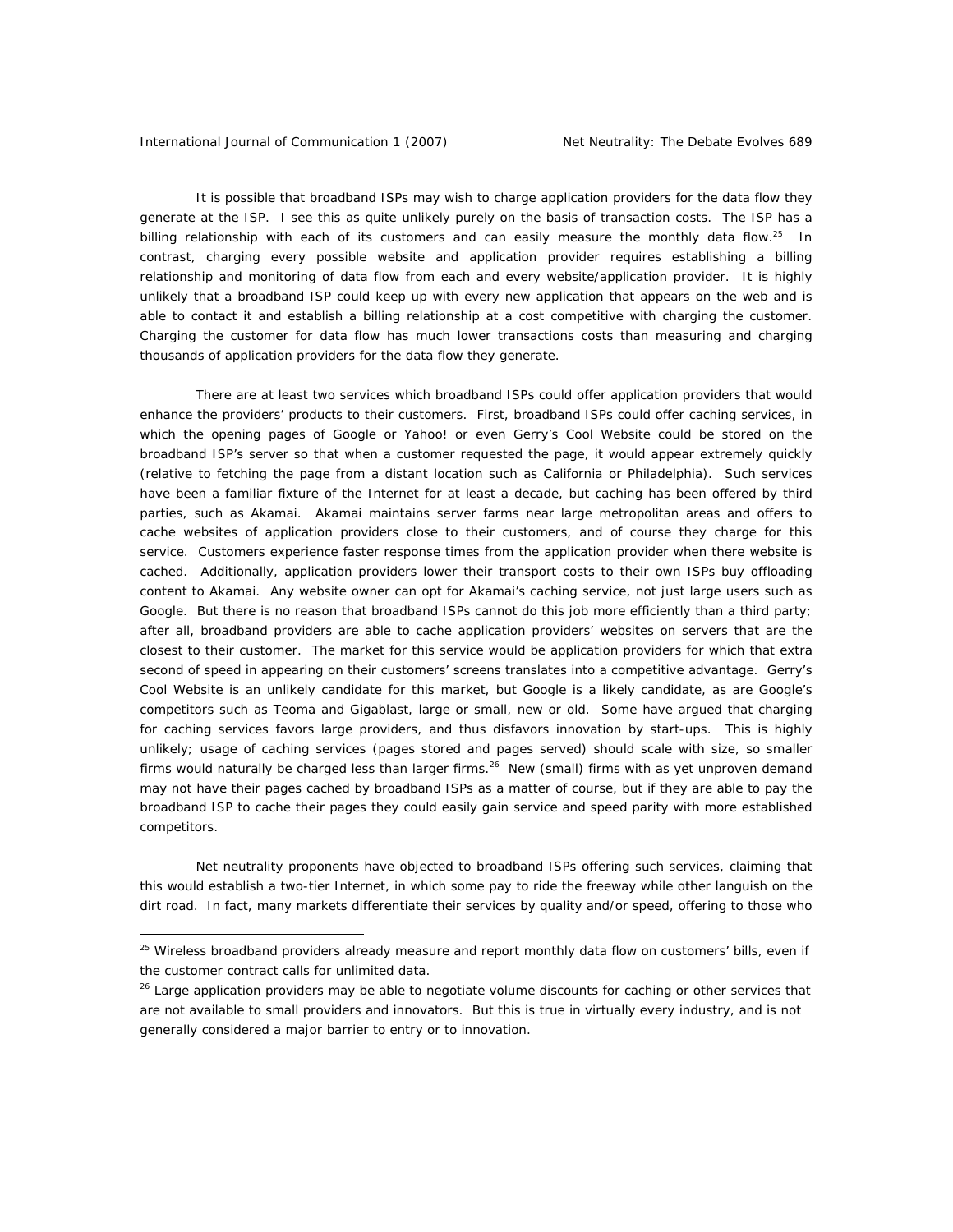need it faster service at a higher price while those without the need for speed pay a lower rate. For example, the U.S. Postal Service offers Express Mail (fast) and First Class mail (slow) and none complain about a two-tier postal service, no pejorative references to "freeway mail" and "dirt road mail," and yet proposals to offer two or more Internet speeds is exactly the same as offering two mail speeds. There are no allegations that only large companies can afford Express Mail while small companies and innovators must content themselves with snail mail. Postal patrons of all sizes and incomes avail themselves of the faster service when they need it, and save money when they don't. Exactly the same will occur with the Internet, and despite protestations to the contrary it will not be "undemocratic." $27$ 

Second, broadband ISPs may be able to offer bandwidth to application providers on their own proprietary networks, sequestered from the vagaries of the "best efforts" Internet. Currently, some broadband ISPs are offering their own IPTV services over bandwidth segregated from their Internet pipes.<sup>28</sup> Streaming video is less sensitive to delay problems than, say, voice, but the very size and volume of video traffic requires that it be managed, preferably separately from other Internet traffic. Hence there is value in guaranteeing high quality video for customers. Similarly, many cable companies that offer VoIP telephony are not offering it over their best efforts Internet connection but rather over their own proprietary networks.<sup>29</sup> It would appear that cable and telco firms are using their non-Internet proprietary networks for their own services, but the ability to offer such services to others is clearly present and may be a valuable service on offer in the future. I return to this topic below.

In summary, pricing on the application provider side of the market has yet to evolve, and my personal prediction is that many will be surprised by the form it eventually takes. At this stage, economic theory cannot even predict the direction of payments, much less the size of payments, which may evolve in this market. Price recognition of the two-sidedness of the broadband ISP is not "double dipping"; it is simply one of many ways in which two-sided markets can price.

It is, however, likely that broadband ISPs will offer caching services in competition with Akamai. Indeed, it is surprising that they have not already done so. The market opportunity has been apparent for some time. And when it does happen, it will not be "undemocratic;" it will be a natural evolution of markets to serve customer needs.

As the Internet continues to evolve, it is likely that the price structure of this two-sided market will also evolve. The simple all-you-can-eat regime is unlikely to survive the trends and changes already manifest. Net neutrality proponents who seek to freeze current price regime and the current service

 $^{28}$  Kende, Michael (2006), SURVEY OF INTERNATIONAL BROADBAND OFFERINGS, Analysys Consulting Ltd.,

<sup>27</sup> The assertion that paying for higher speeds in undemocratic was made by the otherwise sober *New York Times* on May 2, 2006, KEEPING A DEMOCRATIC WEB, Sec A, Col 1, p. 24.

Washington, DC, available at <http://www.analysys.com/pdfs/BroadbandPerformanceSurvey.pdf>, 12. <sup>29</sup> From Comcast's website: "Most Voice over Internet Protocol (VoIP) providers such as Vonage and AT&T CallVantage use the public Internet to transmit your calls. Comcast Digital Voice service does not. Your calls are transmitted over our private advanced broadband network, giving you the call clarity you expect." Viewed March 11, 2007.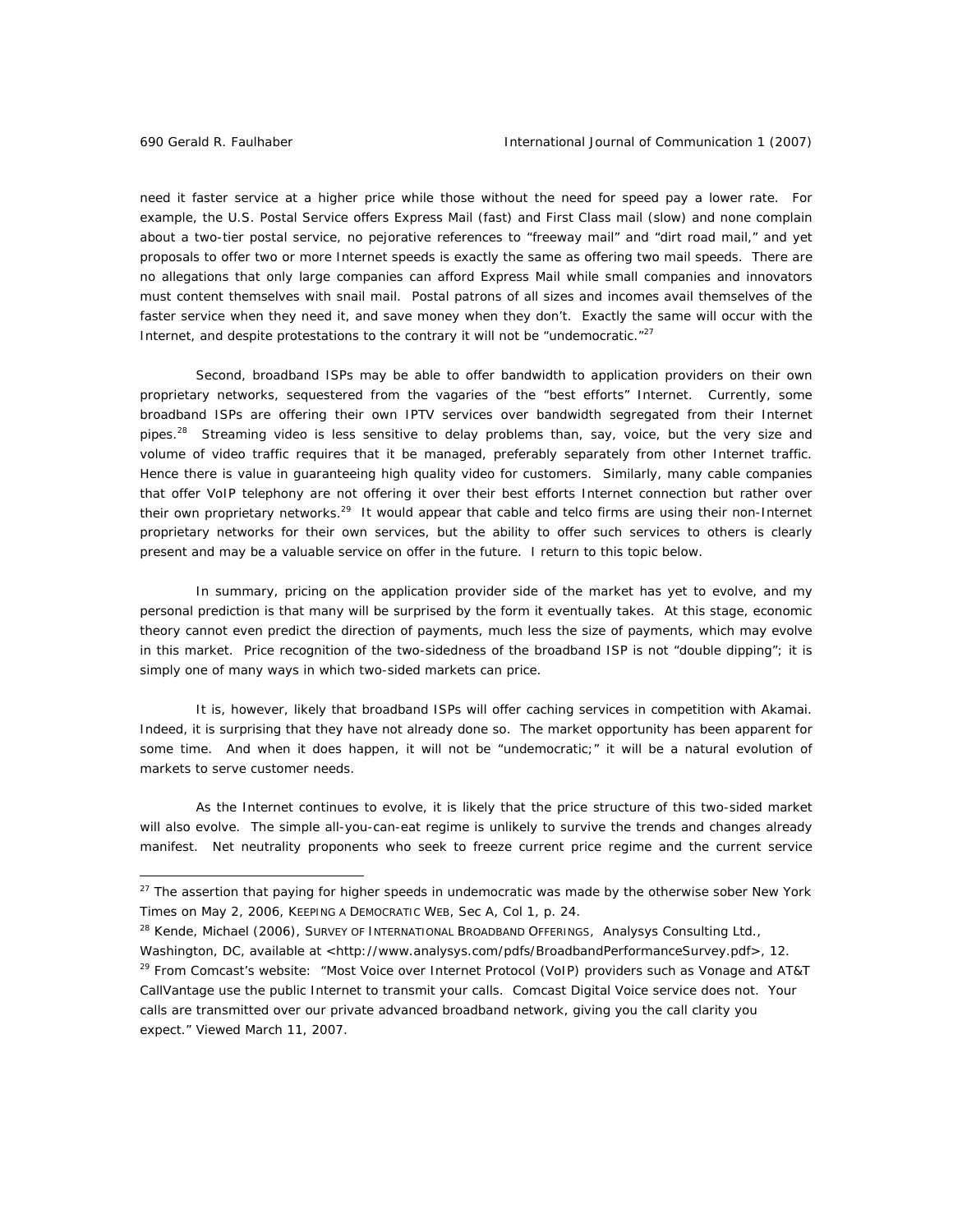regime are not helping this needed evolution of the Internet market, nor are they protecting Internet customers.

#### **Vertical Foreclosure**

 Perhaps the most vexing issues surrounding net neutrality involve potential abuses by broadband ISPs of their power to foreclose or otherwise exploit vertical markets. The market for application providers on the Internet is very competitive and the barriers to entry are very low; as a result, there are thousands of such providers. However, in order to reach their broadband customers, application providers must use the services of broadband ISPs; typically, customers have a choice of at most two such broadband providers: their local cable company (cable modem) or their local telephone company (DSL). To the extent that the broadband ISPs have market power as the "gatekeeper" to their customers, net neutrality proponents are concerned about the ability and incentive of these ISPs to use their market power to disadvantage upstream application providers. The well-known case (discussed *supra*) of Madison River Telephone Company's ISP service blocking Vonage, the VoIP service that uses the Internet, is the model case. Madison River is not only in the broadband ISP business, it is also in the telephone business, and it sought to use its monopoly position as the broadband ISP to throttle competition from Vonage in the telephone market. In economists' terminology, Madison River engaged in *vertical foreclosure*, using its power in the ISP market to eliminate a competitor in the vertically-related telephone market.

Vertical issues have an interesting and varied history in U.S. antitrust and regulatory economics. In the mid-20th century, antitrust authorities generally viewed vertical relationships as likely to be pernicious and adopted *per se* rules (such as that outlawing resale price maintenance) against many vertical practices. A number of high-profile antitrust cases hinged on vertical issues; perhaps the most important was the AT&T case. During the 1970s, the Chicago School view became the dominant antitrust view. In this view, vertical relationships were efficiency-enhancing and attempts by firms to take advantage of vertical relationships (such as vertical foreclosure) were usually undone by the operation of markets. As a result of this view, antitrust authorities have largely abandoned *per se* rules associated with vertical practices and have brought very few vertical antitrust cases. But antitrust thinking continues to evolve, and in the 1990s, researchers showed that in the context of game theory vertical practices could indeed be deleterious. The difficulty of applying this new learning has been practical and empirical: proving that a vertical practice is on net deleterious is usually quite difficult and highly dependent upon the models assumed. Vertical antitrust cases brought by the government are still far and few between. An accessible and compelling analysis of economists' thinking on vertical relationships and access policy is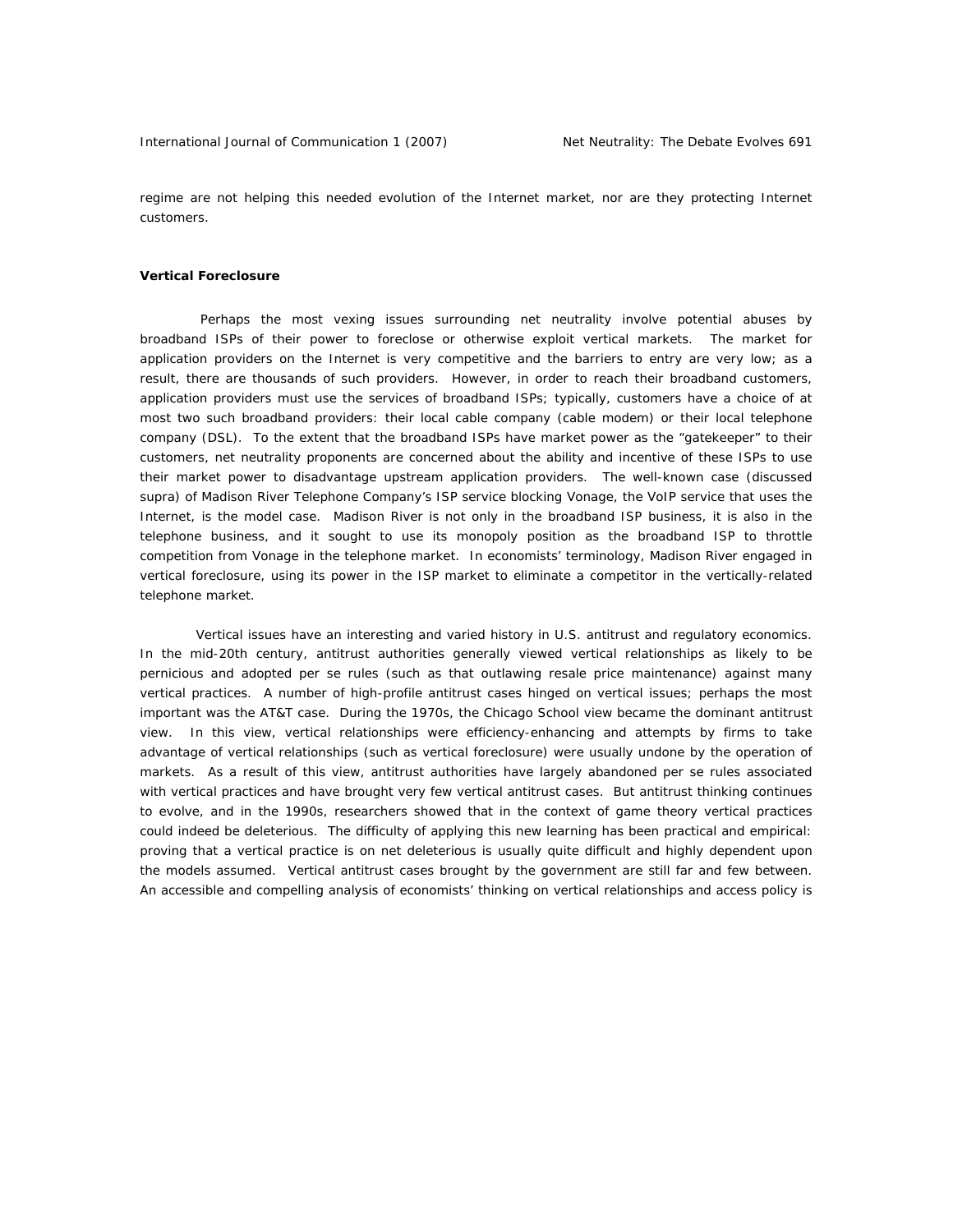in Farrell and Weiser;<sup>30</sup> an up-to-date synopsis of the current literature on vertical foreclosure is in Rey and Tirole.<sup>31</sup> Farrell<sup>32</sup> analyzes exclusive dealing issues in light of Chicago School revisionism.

It would seem that Madison River makes the proponents' case. But net neutrality proponents go further, arguing that vertical abuses are both myriad and are likely to be the norm. Peha, in an otherwise quite sensible paper,<sup>33</sup> describes a litany of nasty and abusive practices that broadband ISPs *could* do, such as perfect price discrimination, blocking certain traffic or degrading its quality, and stifling free speech. Without explicitly demonstrating either theoretically or empirically that broadband ISPs would engage in such practices, the paper asserts (in some cases) or implies (in others) that firms *would* do all these things, to the detriment of customers, application providers and innovators. Proponents also argue that the current duopoly in the broadband ISP market is persistent; although alternative broadband pathways to the home exist in principle, they are not willing to consider that competition is at all likely to come to this market, thereby fueling their concerns of continuing vertical abuses.

Let's take these issues one at a time. It is certainly true that few areas of the U.S. are served by more than two broadband ISPs, cable or telco DSL. This suggests that these players are likely to have some degree of market power and may have incentives to take advantage of that power to the detriment of customers. But the concern of the net neutrality proponents is that this market power may be used in the upstream applications provider market to disadvantage these providers. Suggested laws and regulations to control this potential abuse accept the existing market structure in the broadband ISP market as fixed and seek solutions to the problem of vertical abuse. Perhaps a more productive approach is to encourage more competition in the broadband ISP market, such as that suggested by Christopher Yoo.<sup>34</sup> Policymakers can help reduce barriers to entry in this market, for example by making more spectrum available for wireless broadband ISPs and for expediting the rollout of Broadband over Power Line (BPL). But even without further regulatory assistance, alternatives to cable and DSL are already appearing in various geographic markets.

• Municipal WiFi was first proposed in Philadelphia in 2005, and is now scheduled to go into operation in Fall, 2007. Many other U.S. cities are planning WiFi networks, generally in conjunction with a private firm such as Earthlink or MetroFi. Such systems are either "free" (i.e., advertiser supported) or low cost.

<sup>&</sup>lt;sup>30</sup> Farrell, Joseph and Phillip Weiser (2003), MODULARITY, VERTICAL INTEGRATION, AND OPEN ACCESS POLICIES: TOWARDS A CONVERGENCE OF ANTITRUST AND REGULATION IN THE INTERNET AGE, *Harvard Journal of Law & Technology* 17(1), Fall 2003

<sup>31</sup> Rey, Patrick and Jean Tirole (2007), A PRIMER ON VERTICAL FORECLOSURE, forthcoming, *Handbook on Industrial Organization III,* eds. Mark Armstrong and Rob Porter, Elsevier.

<sup>32</sup> Farrell, Joseph (2005), DECONSTRUCTING CHICAGO ON EXCLUSIVE DEALING, *Antitrust Bulletin*, 50(3), Fall, 465-480.

<sup>33</sup> *Op. cit.,* 9-13.

<sup>34</sup> See Yoo, Christopher (2005), BEYOND NETWORK NEUTRALITY, *Harvard Journal of Law & Technology* 19(1).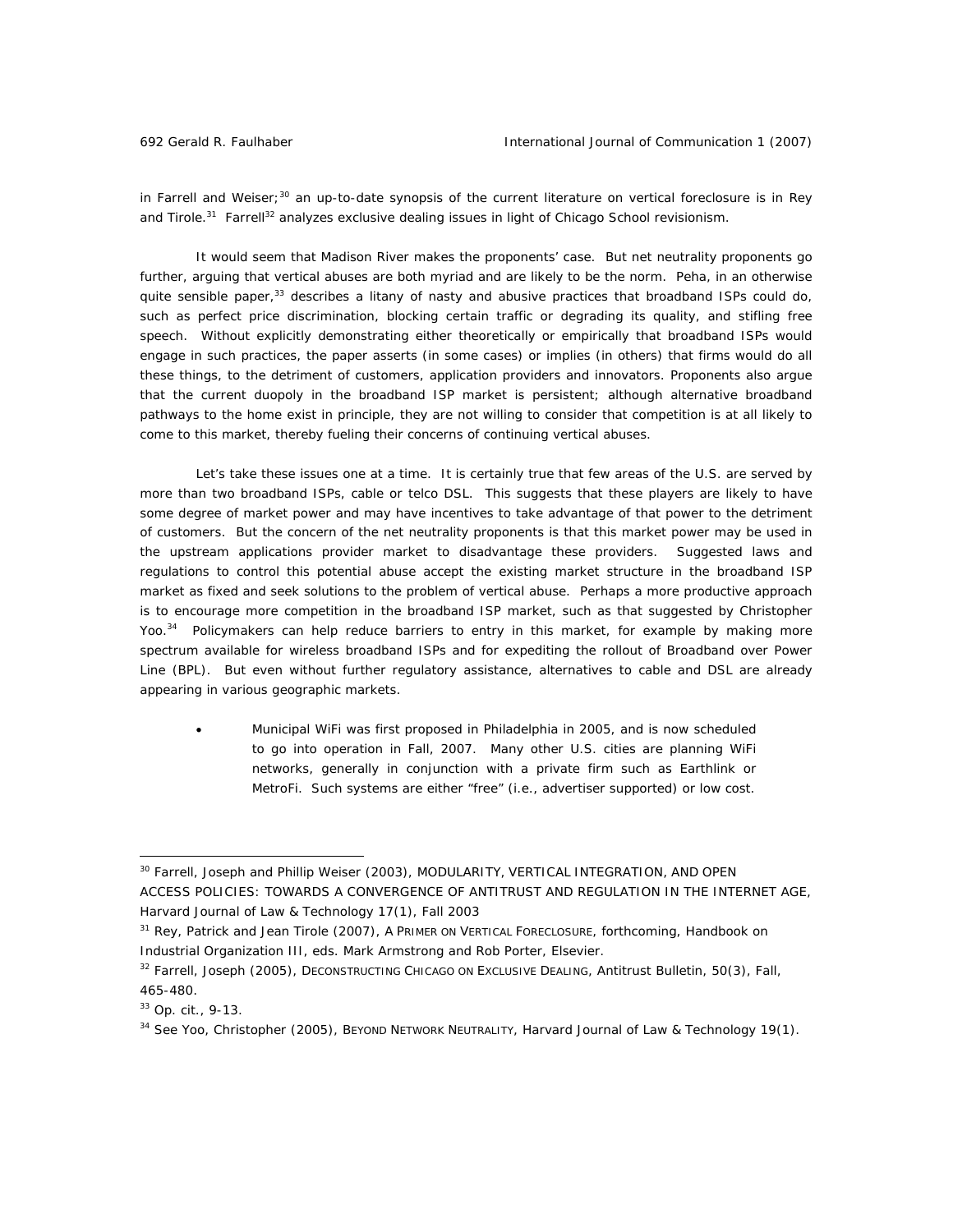- Wireless ISPs are a fast-growing segment of the market, including firms such as Clearwire and MobilePro. These firms use frequencies in both unlicensed and leased spectrum, and some are deploying new WiMax systems. Clearwire offers service in forty medium-sized cities in the U.S. as well as over 100 metropolitan areas overseas.
- Broadband over Power Line, in which broadband service is offered over electric power lines into the home, has developed rather slowly. Several radio user groups, such as American Radio Relay League (ham radio operators), have complained to the FCC that BPL radiates energy that interferes with their reception. Recently these issues appear to have been resolved. Whether or not BPL can deploy rapidly, especially as telcos raise the bar with deployment of fiber systems, is an open question.
- Cellular telephone companies such as Sprint, AT&T and Verizon Wireless offer a slightly anemic broadband using their cellular networks, typically at speeds near 400-500 Kbps. Given the very constrained spectrum space the firms must work with, it is amazing that any broadband is offered at all. As the FCC releases more spectrum for cellular use, it is likely that cellular broadband may become a factor in this market.

Both AT&T and Verizon are currently building out fiber optic networks that promise very large capacity networks for delivering video (on-demand as well as traditionally scheduled) and Internet access. It is likely that this service will supplant DSL as it becomes more widely available, and so should be considered an upgrade of an existing pipe rather than a new pipe.

All this activity has not altered the current duopoly in the broadband ISP market. However, it does suggest this market is still evolving, and adopting a policy based on the persistence of duopoly may be unwise.

In fact, "unwise" is an understatement. Should some form of net neutrality regulation be legislated, it would fall to a government regulator, either the FCC or the FTC, to actually regulate and enforce. This action would replace an industry in which the primary focus is on wooing customers by an industry with a government overseer, who can set rules and enforce regulations. A century of experience with telephone regulation is sufficient to show what occurs when there is a government overseer: the focus of competition shifts from pleasing the customer to manipulating the regulator, a game which strongly favors incumbents. The history of telephone regulation tells us the outcome: incumbents develop superb lobbying skills at all levels and branches of government while business and marketing skills are weak. In such a game, newcomers are at a distinct disadvantage and new entry is effectively foreclosed. If we have such legislation, then the duopoly assumption that net neutrality proponents adhere to will become a self-fulfilling prophecy. No one will want to enter an industry in which regulated incumbents rule the roost. If the objective is to turn the broadband ISP industry into the next regulated telephonelike industry, net neutrality is the perfect way to do it. Regulation of net neutrality is a solution that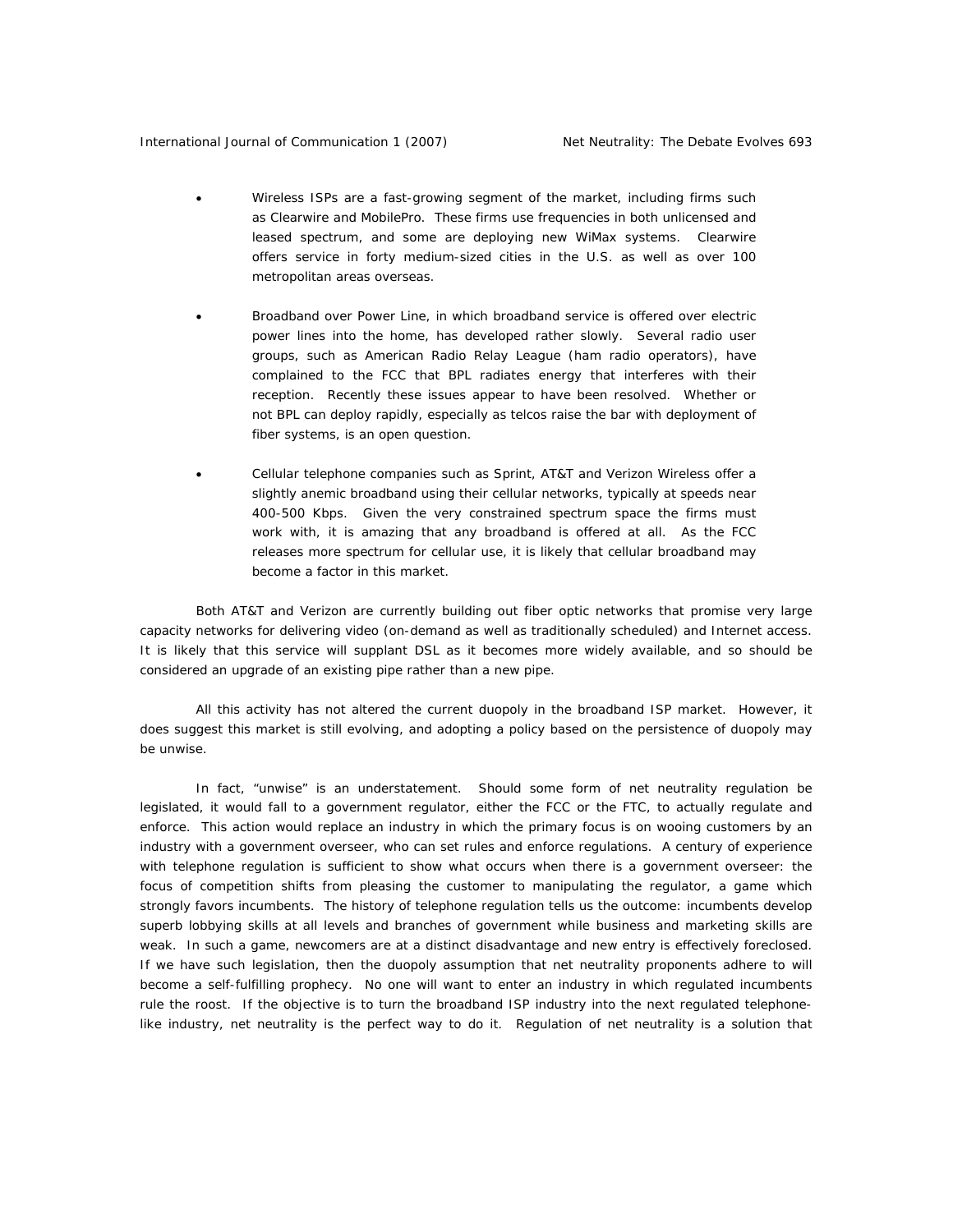virtually guarantees that the underlying problem – market power in the broadband ISP market – will never be solved.

But let us make the worst-case assumption that market power in the broadband ISP market will be with us for some time to come. What are the incentives of the ISPs to vertically foreclose a market to the detriment of an application provider?

We consider first the case of foreclosure by the ISP for its own business profitability, and second the case of foreclosure on behalf of another application provider who thereby gains an advantage over competitors by paying an ISP to foreclose.

We start from the basis that in a two-sided market, reducing the number of application providers available to customers via foreclosure reduces the value of the ISP to its customer base and is therefore costly. While there may be a benefit to the ISP of foreclosing, it must be at least as large as this cost. There are several cases to consider:

*Broadband ISP does not have a product in the application providers' market.* In this case, there is no possible benefit from foreclosure by the ISP. For example, no cable or telco firm offers a search engine service, so they have no incentive to block Google, and every incentive to increase the value of their offering to customers by ensuring Google's availability. Likewise, no broadband ISP is a serious competitor in the portal market, so there is no incentive to foreclose Yahoo! or MSN and every incentive to ensure their availability.

*Broadband ISP has a product that competes with an application provider's product.* The most obvious case is VoIP. Virtually all broadband ISPs have a voice telephony offering, either a classic telcobased telephony or a cable VoIP offering. Do they have incentives to foreclose non-affiliated VoIP providers? Generally, if the ISP's offering is sufficiently differentiated from the non-affiliate's offering, then it is unlikely to foreclose. It is particularly unlikely to foreclose if it can set a price, such as a transit fee, for the use of its network by the non-affiliated provider. This fee could be levied on the provider but more likely would be charged to the customer. An example is Skype, a VoIP provider using peer-to-peer technology to provide free or very low-cost telephone service, compared to, say, Comcast's Digital Voice VoIP offering, which promises carrier-grade transmission, access to E911, and low latency. It is unlikely that Comcast would find Skype a competitor for its higher quality product and therefore unlikely to attempt foreclosure.<sup>35</sup> If the cable company can make money charging Skype (or more likely its customers) for a product that doesn't compete with their high-end offering, they would be foolish to foreclose such a profit opportunity. Should this be their strategy, the cable or telco firms may charge Skype, but not so much as to drive them from the market; quite simply, putting an upstream customer out of business results in less profit for the ISP than capturing some of their return via appropriate pricing.

<sup>&</sup>lt;sup>35</sup> At least one cable company, Shaw Communications (Canada) charges customers a C\$10 "service enhancement fee" if they use a non-affiliated VoIP provider such as Skype or Vonage.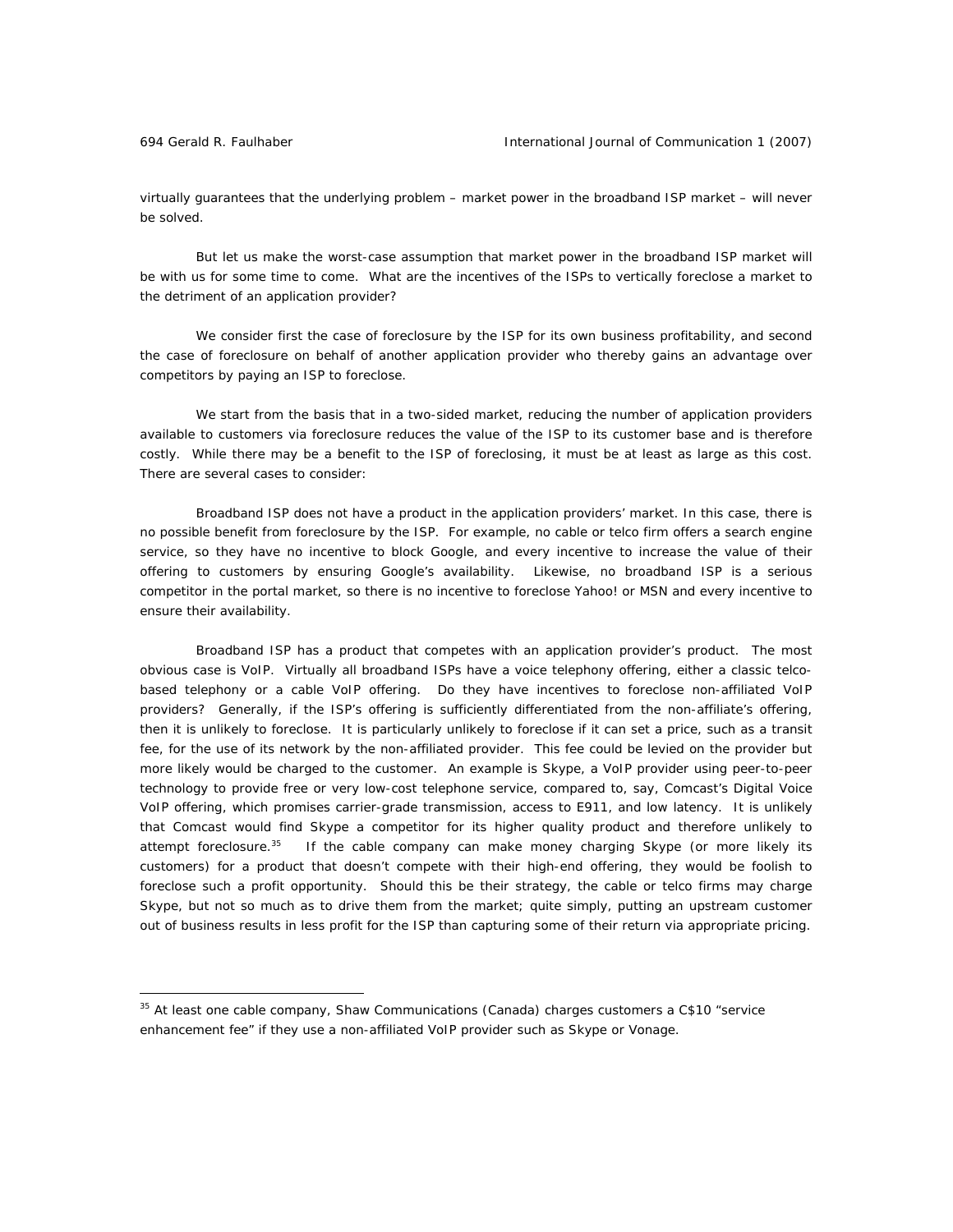#### International Journal of Communication 1 (2007) Net Neutrality: The Debate Evolves 695

 $\overline{a}$ 

If the product sold by the non-affiliated application provider competes directly against the ISPs product, the situation grows more complicated. For example, Vonage is closer to Comcast Digital Voice than is Skype. It is certainly true that the ISP can also charge Vonage and realize a profit, but it is also likely to lose sales of its flagship VoIP product in doing so. In principle, if the ISP charged the nonaffiliated VoIP provider a price for which its profit margin was the same as for its own VoIP product, the efficient solution would obtain. If the non-affiliated provider's product were actually less costly, then its price (equal to its cost plus the ISP fee) would be less than the ISPs product's price (equal to its cost plus its margin). The ISP would prefer to make its money from the non-affiliate rather than its own less efficient product. If however the affiliate were more costly, then the ISPs product would have the lower price and the more efficient supplier would prevail.

More likely is that the ISP may seek to differentiate its product in a way not available to its nonaffiliated competitor. This appears to be what is currently happening in the VoIP market. Cable firms are offering VoIP service over their proprietary networks where they can guarantee low latency and few dropped bits, relative to the "best efforts" Internet. Comcast and other cable companies believe this strategy gives them a competitive advantage over otherwise close substitutes such as Vonage. In this case, the cable company is giving Vonage and its customers exactly what they advertise: VoIP telephony over the "best efforts" Internet. Cable and telcos are offering a service differentiated from that of Vonage or Skype by using their competitive advantage of network ownership, offering a higher quality of service. The ability of a firm to use its own resources to its own competitive advantage is at the very heart of the competitive process. The cable firms' use of their own networks to seek advantage in this market is in no way anticompetitive.<sup>36</sup>

But are there cases in which a broadband ISP with market power may seek to behave anticompetitively in application provider markets? Farrell and Weiser<sup>37</sup> mention eight possible ways in which the arguments above can fail. Several of them could possibly apply in this market:

The broadband ISP could inefficiently integrate into application provision if this increased its ability to price discriminate and therefore raise its profits. This requires that combinations of broadband features and application features can be utilized to more effectively extract rents from customer markets; it is not enough that each market participant finds price discrimination profitable.

If an application provider offers a service that may be a strategic competitor to the core business of the broadband ISP, then the ISP may wish to foreclose this opportunity. While this issue was an important one in *U.S. v. Microsoft*, it does not appear relevant here.

<sup>&</sup>lt;sup>36</sup> This highlights the fact that not all data networks are part of the Internet; indeed, many are proprietary and privately managed. I am not aware of any regulation or antitrust ruling suggesting that private data networks must be open to all, a la Title II regulation, and there is no such ruling pending.

<sup>&</sup>lt;sup>37</sup> *Op. cit.*, see 105-119 for a complete list of conditions under which access might be foreclosed.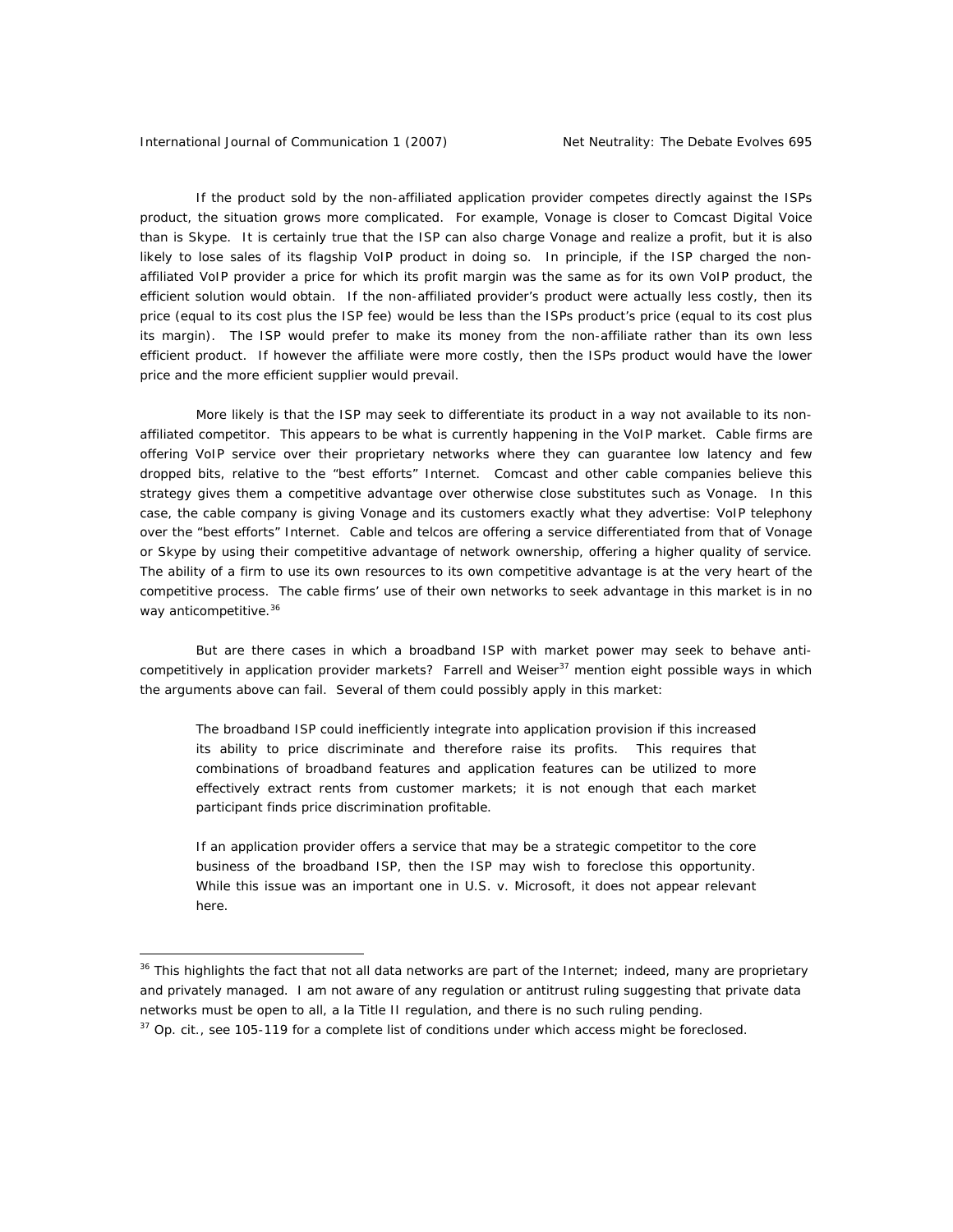Bargaining problems between ISPs and application developers may lead to lessened incentives to innovate. In theory, an ISP could demand an innovative application provider license its technology to it very cheaply, or risk being blocked by that ISP, thus chilling innovation. Since broadband ISPs have not entered into any complementary market save VoIP and show no evidence of wishing to do so, this risk appears extremely low.

Incompetent broadband ISPs could make mistakes. If the tradition within an industry is to control every aspect of the business, then opening access may be difficult for such firms even if profitable.

Incomplete complementarities could also lead to inefficient foreclosure; this could occur if an application can be used with the broadband platform or without it. However, since all Internet application need a platform to reach customers, this problem does not appear relevant here.

*An application provider pays an ISP to gain an advantage in its market.* Although cable firms do not compete in the search engine market and would have no incentive to disadvantage Google, Google itself might have an incentive to use the cable firms' abilities to advantage itself relative to its search competitors such as Teoma or Gigablast. In fact, Google already does this, but not with broadband ISPs. Google uses caching services to speed up its appearance on customer computers; it also pays an annual fee to Mozilla, the producer of the Firefox browser, to be the preferred search engine for Firefox. Other search engines are certainly accessible via the URL address bar as well as subsidiary choices under the search bar, but Google is the default choice (and first listed choice) for Firefox-initiated searches.<sup>38</sup> In fact, there is a long history of software firms selling "preferred provider" positions: AOL sold the rights to be AOL's preferred provider for news, sports and search on its client interface since the late 1990s, for example.

Of more concern is if an application provider contracts with a broadband ISP to be its *exclusive* provider in this market. For example, suppose Yahoo! offered a telco a sum of money for the telco to *block* all other Internet portals (such as MSN and AOL). In a competitive environment with several broadband ISPs, this is not likely to be a problem. Each broadband ISP could offer customers a package with exclusive application providers for each ISP. Customers could then choose the ISP package they prefer. Without such competition, exclusive dealing becomes more problematic. However, the price that an application provider would have to offer in order for the ISP to give up universal access for its customers and potential revenues from charging the other ISPs would be very considerable. It is not clear that it would ever be in any provider's interest or in the ISPs interest to strike such a bargain. Nevertheless, in a duopoly market this could be a concern.

<sup>38</sup> See, for example, GOOGLE SEARCH BOX EARNS MILLIONS FOR MOZILLA, *ClickZNews* Jan. 4, 2007, at http://www.clickz.com/showPage.html?page=3624399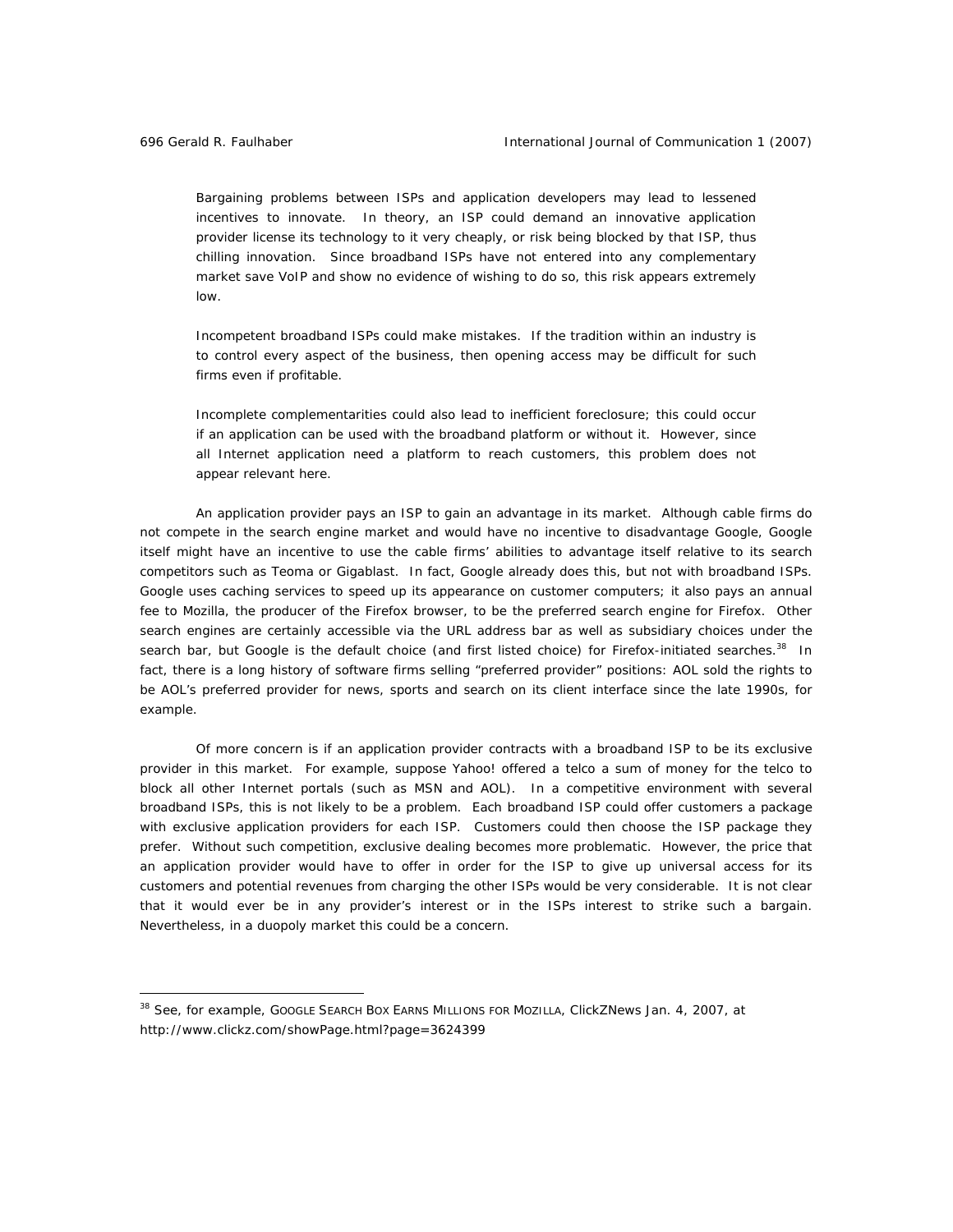#### **The Empirical Evidence: What Is Actually Happening**

In any vertical chain in which there is market power at one or more industries in the chain, vertical issues can arise and cause inefficiencies. This is certainly true in the broadband ISP market. But antitrust theory and practice teaches us that vertical practices can be either efficient or inefficient, and only careful analysis can determine which is the case. The burden of proof of inefficiencies is substantial, as the discussion above indicates. While there are potential problems that I point out above, we cannot say without much further analysis if they really are problems.

That further analysis can take at least one of two forms: do the conditions under which inefficient foreclosure occur obtain in practice? This is essentially an empirical issue; for example, can it be demonstrated that broadband ISPs really have additional dimensions of price discrimination that are profitable if they integrate into applications and foreclose other providers? Do we see broadband ISPs today engaged in sophisticated price discrimination and vertical foreclosure? Currently, no such discrimination/foreclosure is in evidence, but perhaps proponents of net neutrality can produce such evidence. Second, and perhaps simplest of all, is there any evidence of foreclosure of any sort by broadband ISPs for anticompetitive reasons? The natural example, of course, is the Madison River case; however, there does not appear to be a second and third and fourth case. If so, perhaps the Madison River Telephone Company can be placed in the category of the incompetent, those whose business skills are so weak that they are unable to maximize returns to their shareowners.

The list of anticompetitive horrors catalogued by net neutrality proponents is in very stark contrast to the evidence thus far, which suggests only the most amateurish of failed pranks. If net neutrality is the solution, what exactly is the problem? What exactly is it that needs to be fixed? At this point, it would appear that the problems are all potential problems, not actual problems. This is not to say such problems may not appear in the future; they may well indeed, and public policy needs to be able to respond to any problems that may arise. But at this time, there is, quite simply, no problem.

Proponents of net neutrality have suggested the lack of evidence thus far is due to (i) the broadband ISPs are being on their best behavior while everyone is watching them; once the public eye is off them, they will engage in inefficient vertical practices; and (ii) only recently has the technology been available in routers and servers for "deep packet" inspection that would allow highly sophisticated blocking or service degradation of competitors. The first seems particularly naïve; telcos and cable firms have never been particularly bothered that academics and consumer advocates take exception to their practices; the public statement by Mr. Whitacre quoted above suggests a certain insensitivity to whether or not we are watching. This is schoolyard logic, that the bully is only mean when the teacher isn't watching, rather than any serious analysis of real-life firms. The second is factually incorrect. Cisco, the leading supplier of network routers, has been advertising to cable firms the capability of their routers to help cable firms control their traffic at the bit level, at least since 1999.<sup>39</sup> Cable firms have had the

 $39$  "Cisco White Paper: Controlling Your Network – A Must for Cable Operators," (1999) Center for Democracy and Technology, available at

<sup>&</sup>lt;http://www.democraticmedia.org/issues/openaccess/cisco.html> .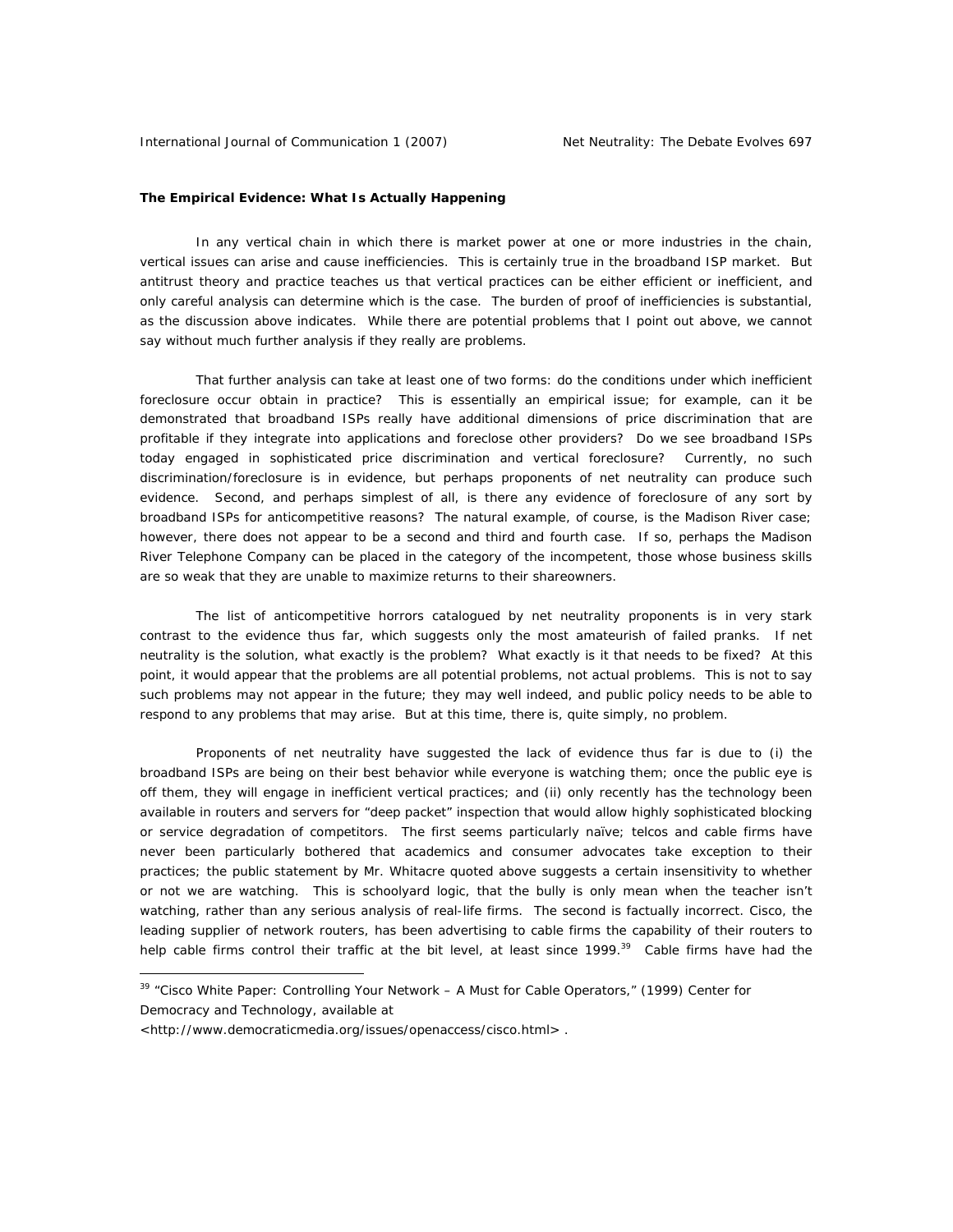capability of detailed control and blocking for at least eight years, and yet there is no empirical evidence that they are doing so. In brief, cable firms *could* implement all sorts of anticompetitive practices over the past eight years, and apparently they have not done so. This is not, of course, out of the goodness of their hearts; rather, I conclude it is because it has not been a profitable exercise for them, and I see nothing in the future that suggests the profit calculation will be any different than it has been over the past eight years.

## **IPTV: A Testing Point**

Internet Protocol Television (IPTV) is a much-discussed suite of TV applications delivered over an IP platform, either open (such as the Internet) or closed. Currently, a number of TV networks make shows already aired available over the Internet for viewing on PCs. This is an example of the broader concept of video on demand, in which a library of past shows and movies could be accessed by a customer to be watched on a TV screen, a computer screen, or even a mobile phone screen. Other applications promised are interactive TV, in which the viewer chooses the camera angles, may e-mail or voice call friends who are perhaps watching the same program, or respond to instant polls regarding the program. IPTV has been lauded as the marriage of TV and the Internet, and many view it as the next "killer app."

In fact, IPTV is a collection of old ideas, some of which have been tried and failed, and some of which are currently available via more traditional means. For example, interactive TV was tried by AOL (AOLTV) and Microsoft (Ultimate TV) in 2001 without much success. Perhaps this year will prove more propitious, but the ideas are certainly not new. Video on demand has been offered for some years by cable firms, with modest success. As more and more entertainment companies figure out how to time the release of their movies and shows to VOD (relative to pay TV and DVD), VOD becomes a more compelling service. But again, not a new service.

In fact, the video marketplace is a quite mature and stable market; changes in it will respond to changes in customer demand, and I see no reason to believe that such changes will be sudden and rapid. The existence of new delivery technology such as fiber to the home, currently being built out by Verizon, doesn't change the demand side of the market at all, unless a compelling new service is introduced which gets customers out of their chairs and involved with their TVs. Thus far, IPTV has not shown us that compelling new service. However, it is early in its development and it would be rash to prejudge its eventual market appeal.

So let us presume that IPTV really is the next big thing, and customers demand new forms of TV onto their various screens: TV, PC, and mobile phone. What will be the delivery mechanism? Evidence from Europe<sup>40</sup> suggests that broadband ISPs will provide IPTV via dedicated slices of their proprietary networks rather than use their public IP Internet channels. In fact, cable TV already does this with its core product: cable TV. Verizon and AT&T promise IPTV using the same mechanism. In both cases, this is an application operated by the broadband ISP and as such is subject to the vertical concerns discussed

<sup>40</sup> See Kende, *op. cit.*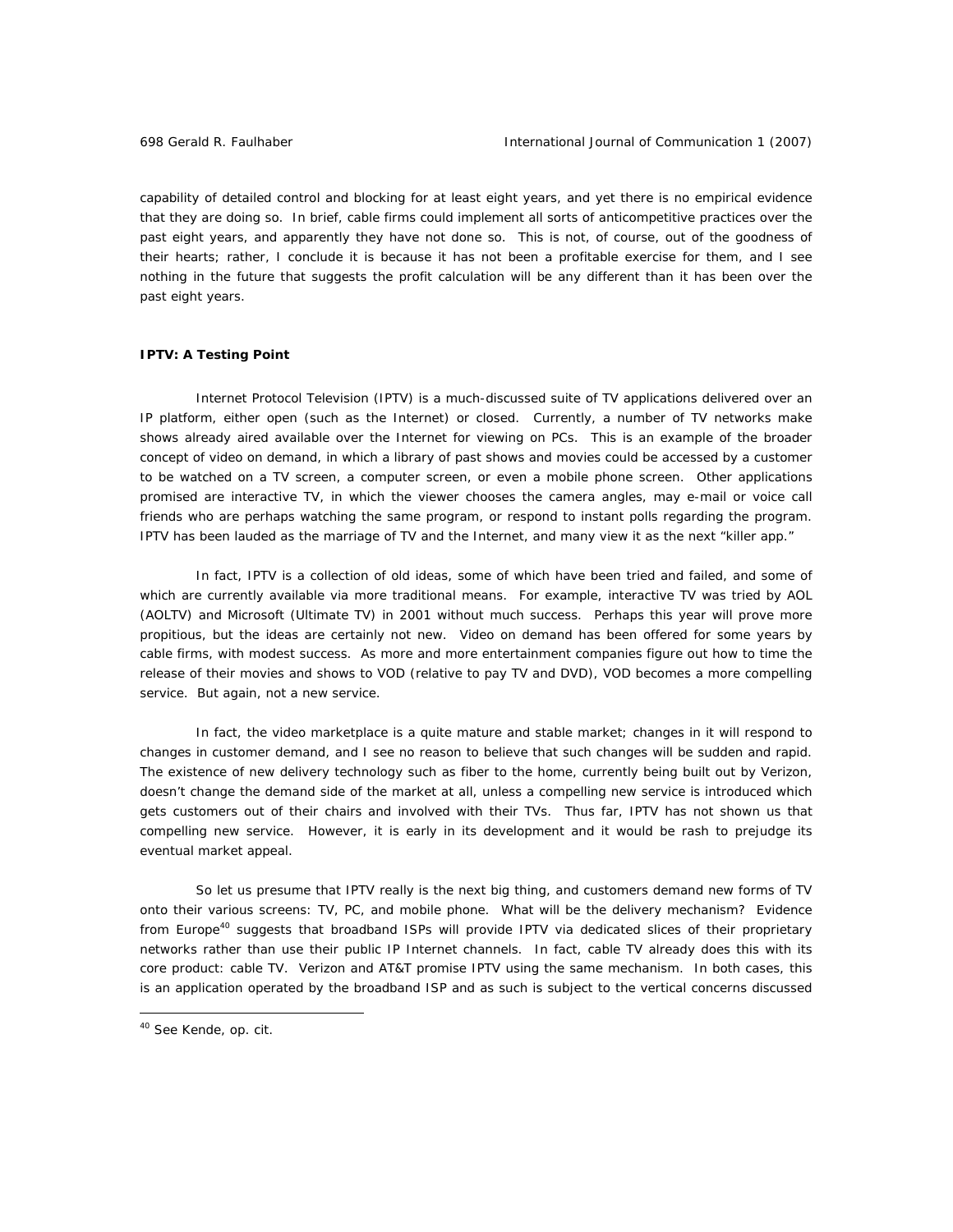above. Will the cable companies or telcos open up their proprietary networks to permit other IPTV providers use of their conduits? This seems very unlikely; the business model of cable TV is based on the cable company controlling their programming lineup and delivering entertainment packages that appeal to their customer base. Today this also includes VOD; there is no reason to expect that if VOD becomes more popular, cable firms will not expand their VOD capacity to meet that demand. Verizon and AT&T have already promised exciting new TV over their fiber pipes, likely controlled by them.

All this suggests that non-affiliated IPTV providers will use the public Internet to distribute their wares, much as the networks make available already aired shows today. However, should this become very popular, it is likely that the traffic could well overload cable's 6 Mbs IP channel, which is shared among 50-150 customers, causing substantial delays. The network solutions are : (i) expand the IP channel capacity considerably, and charge all customers accordingly; (ii) give priority to traffic other than video, thus slowing down video sufficiently to be unwatchable in real time; or (iii) set prices to customers for high data flows sufficient to finance capacity expansion of the IP channel. In any of these cases, the cost of the congestion resulting from high levels of video traffic will raise costs substantially to cable modem customers, along with accusations that the broadband ISPs are favoring their own IPTV offerings over those of their non-affiliated competitors.

Should IPTV become popular enough that traditional IP distribution channels become seriously congested, it will clearly be Round 2 of the net neutrality debate. As the broadband ISPs move their IPTV offerings off the public Internet and struggle to contain congestion on their IP distribution channels to the home, IPTV providers using the Internet will point to the "two-speed" Internet and demand better service at lower prices for their product. "Bad" discrimination will again be found and legislation/regulation demanded. Cable and telco firms will be accused of favoring their own services at the expense of others, and the FCC will be asked to force open the broadband ISP's proprietary networks to others. The outcome of this battle is not clear, but what is clear is that it will be far nastier than today's net neutrality battle, which will seem polite by comparison.

### **Conclusion: What Is To Be Done?**

Several conclusions follow from my analysis. (i) The "bit-is-a-bit-is-a-bit" form of net neutrality has been blessedly abandoned by serious proponents as throwing out the baby with the bathwater, in favor of attempts to ban "bad" discrimination while keeping "good" discrimination. (ii) The price structure in the two-sided market of broadband ISPs is likely to evolve to meet market needs, as it has in every other two-sided market in the economy. This evolution may take some time, but attempts to freeze the current price regime are ill-advised in the extreme. (iii) Vertical practices are at least in theory an anticompetitive threat, although proving that such practices (a) occur and (b) are inefficient is likely a difficult empirical task. Nevertheless, on the basis of the current evidence, no such anticompetitive vertical practices are deployed. In theory, there could well be problems in the future; but we don't see any evidence of it now.